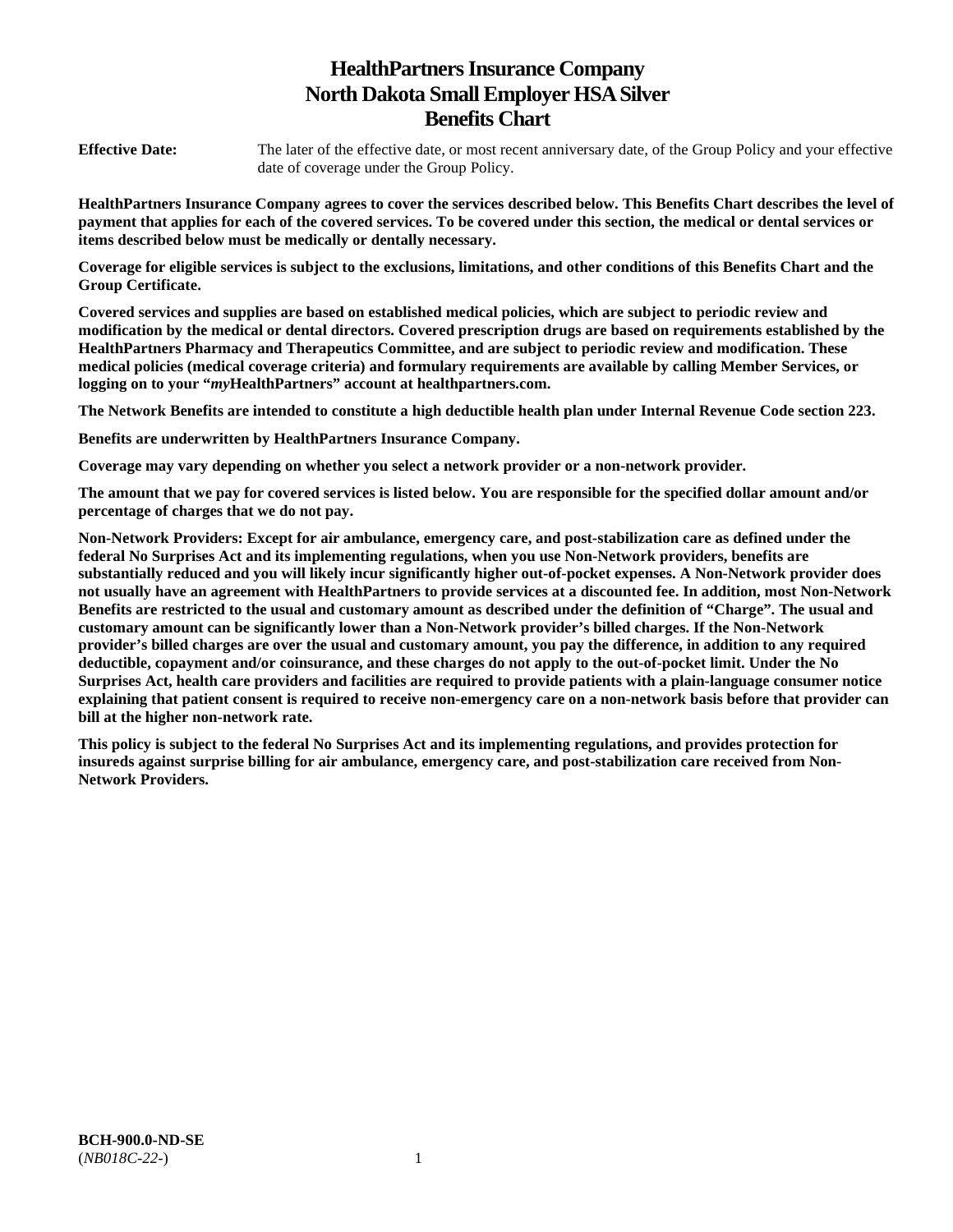# **These definitions apply to this Benefits Chart. They also apply to the Group Certificate.**

| <b>Biosimilar Drug:</b> | A prescription drug, approved by the Food and Drug Administration (FDA), that the FDA has<br>determined is biosimilar to and interchangeable with a biological brand name drug. Biosimilar drugs<br>are not considered generic drugs and are not covered under the generic drug benefit.                                                                                                                                                                                                                                                                                                                                        |
|-------------------------|---------------------------------------------------------------------------------------------------------------------------------------------------------------------------------------------------------------------------------------------------------------------------------------------------------------------------------------------------------------------------------------------------------------------------------------------------------------------------------------------------------------------------------------------------------------------------------------------------------------------------------|
| <b>Brand Name Drug:</b> | A prescription drug, approved by the Food and Drug Administration (FDA), that is manufactured,<br>sold, or licensed for sale under a trademark by the pharmaceutical company that originally researched<br>and developed the drug. Brand name drugs have the same active-ingredient formula as the generic<br>version of the drug. However, generic drugs are manufactured and sold by other drug manufacturers<br>and are generally not available until after the patent on the brand name drug has expired. A few brand<br>name drugs may be covered at the generic drug benefit level if this is indicated on the formulary. |
| <b>Calendar Year:</b>   | This is the 12-month period beginning 12:01 A.M. Central Time, on January 1, and ending 12:01 A.M. Central<br>Time of the next following December 31.                                                                                                                                                                                                                                                                                                                                                                                                                                                                           |
| <b>Charge:</b>          | For covered services delivered by participating network providers, is the provider's discounted charge<br>for a given medical/surgical service, procedure or item.                                                                                                                                                                                                                                                                                                                                                                                                                                                              |
|                         | For covered services delivered by Non-Network providers, a contracted rate may apply if such<br>arrangement is available to HealthPartners.                                                                                                                                                                                                                                                                                                                                                                                                                                                                                     |
|                         | For the Usual and Customary Charge for covered services delivered by non-network providers, our<br>payment is calculated using one of the following options to be determined at HealthPartners'<br>discretion: 1) a percentage of the Medicare fee schedule; 2) a comparable schedule if the service is not<br>on the Medicare fee schedule; or 3) a commercially reasonable rate for such service.                                                                                                                                                                                                                             |
|                         | The Usual and Customary Charge is the maximum amount allowed that we consider in the calculation<br>of the payment of charges incurred for certain covered services. You must pay for any charges above<br>the usual and customary charge, and they do not apply to the out-of-pocket limit.                                                                                                                                                                                                                                                                                                                                    |
|                         | A charge is incurred for covered ambulatory medical and surgical services, on the date the service or<br>item is provided. A charge is incurred for covered inpatient services, on the date of admission to a<br>hospital. To be covered, a charge must be incurred on or after your effective date and on or before the<br>termination date.                                                                                                                                                                                                                                                                                   |
|                         | Copayment/Coinsurance: The specified dollar amount, or percentage, of charges incurred for covered services, which we do not<br>pay, but which you must pay, each time you receive certain medical services, procedures or items.<br>Our payment for those covered services or items begins after the copayment or coinsurance is<br>satisfied. Covered services or items requiring a copayment or coinsurance are specified in this<br>Benefits Chart.                                                                                                                                                                         |
|                         | For services provided by a network provider:                                                                                                                                                                                                                                                                                                                                                                                                                                                                                                                                                                                    |
|                         | An amount which is listed as a flat dollar copayment is applied to a network provider's discounted<br>charges for a given service. However, if the network provider's discounted charge for a service or<br>item is less than the flat dollar copayment, you will pay the network provider's discounted charge. An<br>amount which is listed as a percentage of charges or coinsurance is based on the network provider's<br>discounted charges, calculated at the time the claim is processed, which may include an agreed upon<br>fee schedule rate for case rate or withhold arrangements.                                   |
|                         | For services provided by a non-network provider:                                                                                                                                                                                                                                                                                                                                                                                                                                                                                                                                                                                |
|                         | Any copayment or coinsurance is applied to the lesser of the provider's charges or the usual and<br>customary charge for a service.                                                                                                                                                                                                                                                                                                                                                                                                                                                                                             |
|                         | A copayment or coinsurance is due at the time a service is provided, or when billed by the provider.<br>The copayment or coinsurance applicable for a scheduled visit with a network provider will be<br>collected for each visit, late cancellation and failed appointment.                                                                                                                                                                                                                                                                                                                                                    |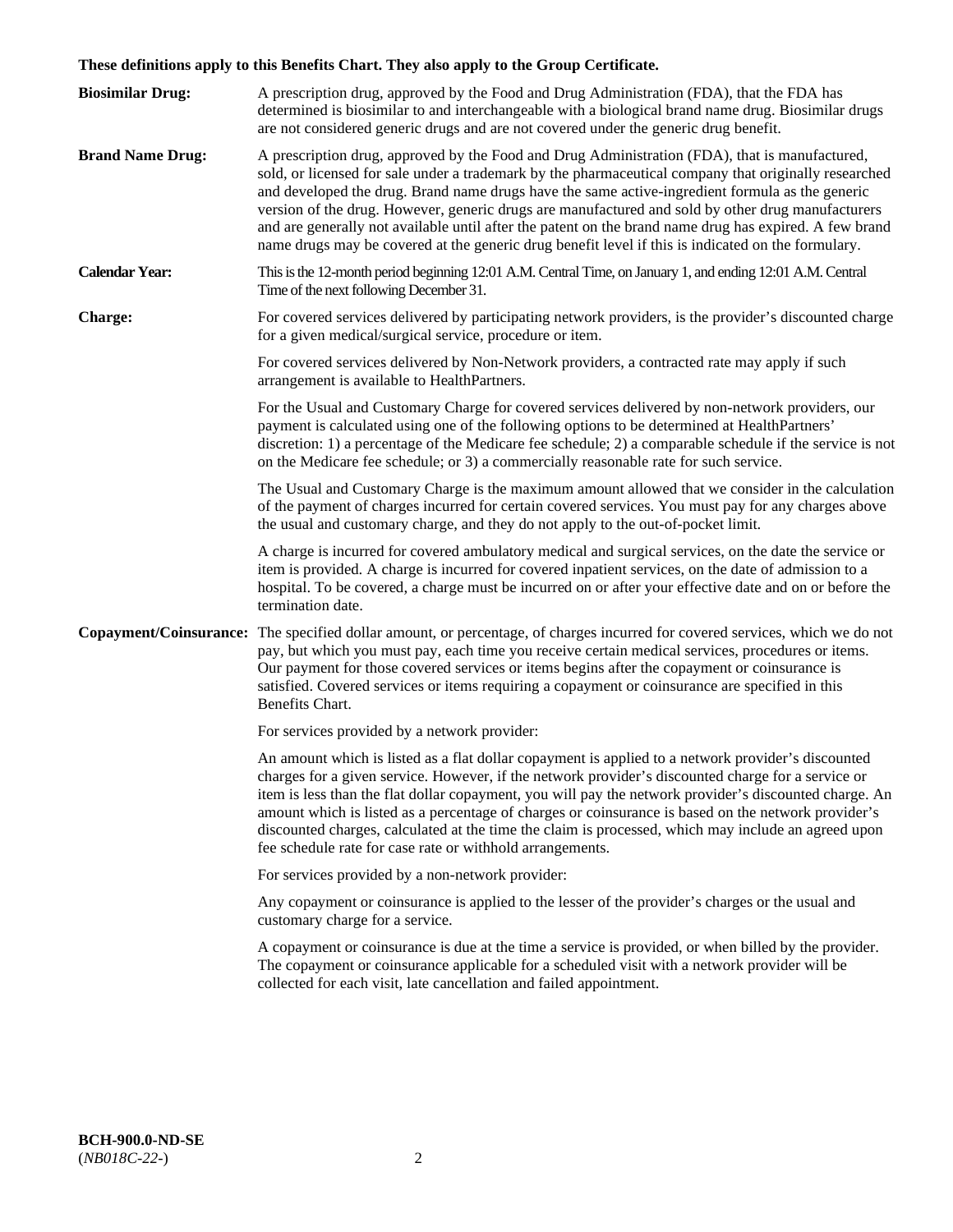| Deductible:                                | The specified dollar amount of charges incurred for covered services, which we do not pay, but an<br>insured or a family has to pay first in a calendar year. Our payment for those services or items begins<br>after the deductible is satisfied. For network providers, the amount of the charges that apply to the<br>deductible are based on the network provider's discounted charges, calculated at the time the claim is<br>processed, which may include an agreed upon fee schedule rate for case rate or withhold<br>arrangements. For non-network providers, the amount of charges that apply to the deductible are the<br>lesser of the provider's charges or the usual and customary charge for a service. |
|--------------------------------------------|------------------------------------------------------------------------------------------------------------------------------------------------------------------------------------------------------------------------------------------------------------------------------------------------------------------------------------------------------------------------------------------------------------------------------------------------------------------------------------------------------------------------------------------------------------------------------------------------------------------------------------------------------------------------------------------------------------------------|
|                                            | Any amounts paid or reimbursed by a third party, including but not limited to: point of service<br>rebates, manufacturer coupons, manufacturer debit cards or other forms of direct reimbursement to an<br>insured for a product or service, will not apply toward the deductible, to the extent permitted under<br>state and federal law.                                                                                                                                                                                                                                                                                                                                                                             |
|                                            | Your plan has an embedded deductible. This means once an insured meets the individual deductible,<br>the plan begins paying benefits for that person. If two or more members of the family meet the family<br>deductible, the plan begins paying benefits for all members of the family, regardless of whether each<br>insured has met the individual deductible. However, an insured may not contribute more than the<br>individual deductible toward the family deductible.                                                                                                                                                                                                                                          |
|                                            | All services are subject to the deductible unless otherwise indicated below in this Benefits Chart.                                                                                                                                                                                                                                                                                                                                                                                                                                                                                                                                                                                                                    |
| <b>Formulary:</b>                          | This is a current list, which may be revised from time to time, of prescription drugs, medications,<br>equipment and supplies covered by us as indicated in this Benefits Chart which are covered at the<br>highest benefit level. Some drugs on the Formulary may require prior authorization to be covered as<br>formulary drugs. The formulary, and information on drugs that require prior authorization, are<br>available by calling Member Services, or logging on to your "myHealthPartners" account at<br>healthpartners.com.                                                                                                                                                                                  |
| <b>Generic Drug:</b>                       | A prescription drug, approved by the Food and Drug Administration (FDA), that the FDA has<br>determined is comparable to a brand name drug product in dosage form, strength, route of<br>administration, quality, intended use and documented bioequivalence. Generally, generic drugs cost<br>less than brand name drugs. Some brand name drugs may be covered at the generic drug benefit level<br>if this is indicated on the formulary.                                                                                                                                                                                                                                                                            |
| <b>Lifetime Maximum</b><br><b>Benefit:</b> | The specified coverage limit actually paid by us for services and/or charges incurred by you for<br>bariatric surgery. Payment of benefits under the Certificate ceases when that lifetime maximum benefit<br>is reached. You have to pay for any subsequent charges.                                                                                                                                                                                                                                                                                                                                                                                                                                                  |
| <b>Non-Formulary Drug:</b>                 | This is a prescription drug, approved by the Food and Drug Administration (FDA), that is not on the<br>formulary, is medically necessary and is not investigative or otherwise excluded under the Certificate.                                                                                                                                                                                                                                                                                                                                                                                                                                                                                                         |
|                                            | Out-of-Pocket Expenses: You pay the specified copayments/coinsurance and deductibles applicable for particular services,<br>subject to the out-of-pocket limit described below. These amounts are in addition to the monthly<br>premium payments.                                                                                                                                                                                                                                                                                                                                                                                                                                                                      |
| <b>Out-of-Pocket Limit:</b>                | You pay the copayments/coinsurance and deductibles for covered services, to the individual or family<br>out-of-pocket limit. Thereafter we cover 100% of charges incurred for all other covered services, for<br>the rest of the calendar year. You pay amounts greater than the out-of-pocket limit if you exceed any<br>Lifetime Maximum Benefit, or visit or day limits.                                                                                                                                                                                                                                                                                                                                            |
|                                            | Non-Network Benefits above the usual and customary charge (see definition of charge above) do not<br>apply to the out-of-pocket limit.                                                                                                                                                                                                                                                                                                                                                                                                                                                                                                                                                                                 |
|                                            | Non-Network Benefits for transplant surgery and bariatric surgery do not apply to the out-of-pocket<br>limit.                                                                                                                                                                                                                                                                                                                                                                                                                                                                                                                                                                                                          |
|                                            | Any amounts paid or reimbursed by a third party, including but not limited to: point of service<br>rebates, manufacturer coupons, manufacturer debit cards or other forms of direct reimbursement to an<br>insured for a product or service, will not apply as an out of pocket expense, to the extent permitted<br>under state and federal law.                                                                                                                                                                                                                                                                                                                                                                       |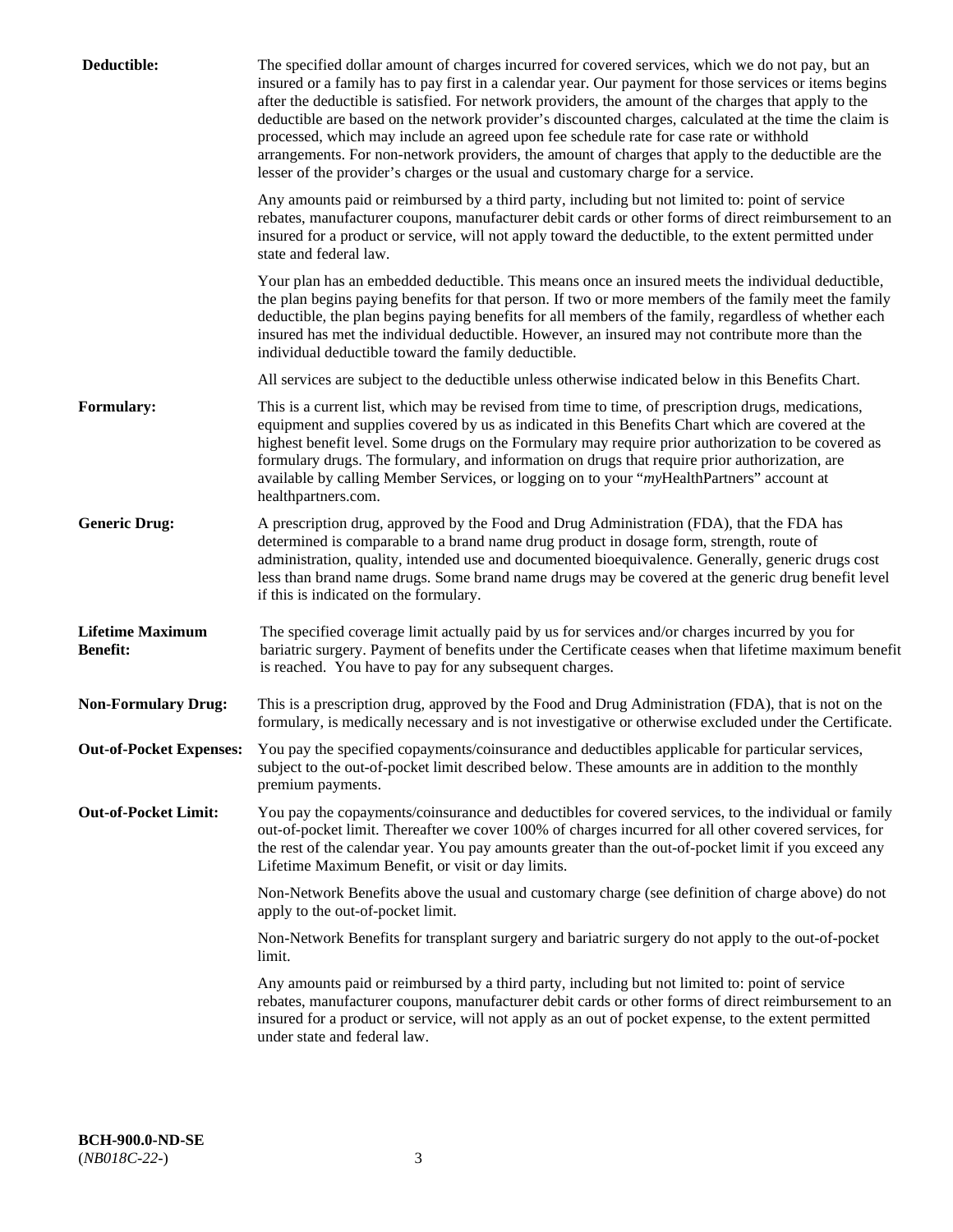|                              | You are responsible to keep track of the out-of-pocket expenses. Contact our Member Services<br>Department for assistance in determining the amount paid by the enrollee for specific eligible services<br>received. Claims for reimbursement under the out-of-pocket limit provisions are subject to the same<br>time limits and provisions described under the "Claims Provisions" section of the Certificate.                                                                                                                   |
|------------------------------|------------------------------------------------------------------------------------------------------------------------------------------------------------------------------------------------------------------------------------------------------------------------------------------------------------------------------------------------------------------------------------------------------------------------------------------------------------------------------------------------------------------------------------|
| <b>Preventive Drug List:</b> | This is a current list, which may be revised from time to time, of certain formulary preventive<br>prescription drugs and certain diabetic supplies, covered under the Plan as indicated in this Benefits<br>Chart. The Preventive Drug List is available by logging onto your "myHealthPartners" account at<br>healthpartners.com or by calling Member Services.                                                                                                                                                                  |
| <b>Specialty Drug List:</b>  | This is a current list, which may be revised from time to time, of prescription drugs, medications,<br>equipment and supplies, which are typically bio-pharmaceuticals. The purpose of a specialty drug list<br>is to facilitate enhanced monitoring of complex therapies used to treat specific conditions. Specialty<br>drugs are covered by us as indicated in this Benefits Chart. The specialty drug list is available by<br>calling Member Services, or logging on to your "myHealthPartners" account at healthpartners.com. |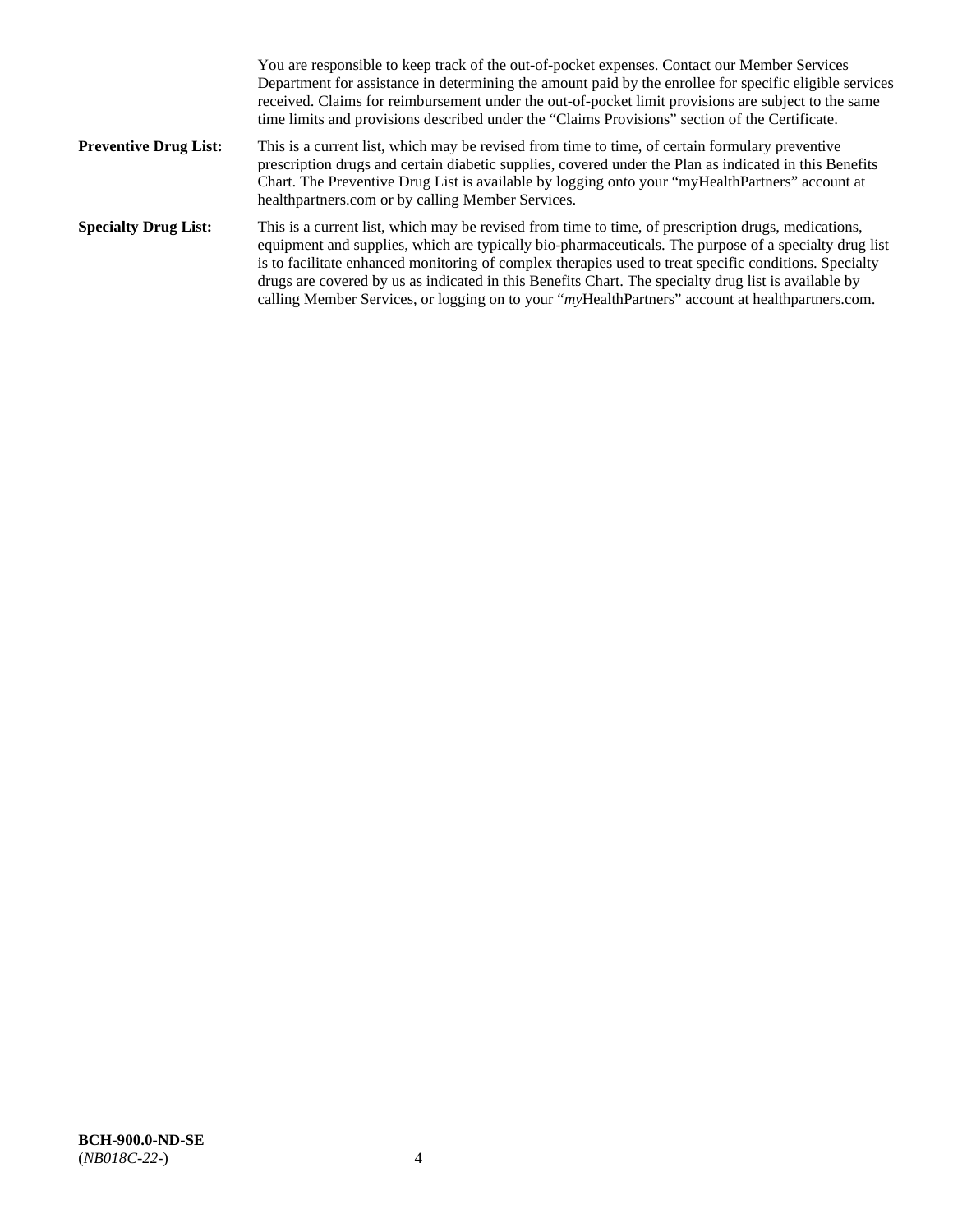# **DEDUCTIBLES AND OUT-OF-POCKET LIMITS**

#### **Individual Calendar Year Deductible**

| <b>Network Benefits</b> | <b>Non-Network Benefits</b> |
|-------------------------|-----------------------------|
| \$5,500                 | \$10,000                    |

#### **Family Calendar Year Deductible**

| <b>Network Benefits</b> | <b>Non-Network Benefits</b> |
|-------------------------|-----------------------------|
| \$11,000                | \$20,000                    |

A separate deductible must be satisfied under the Network Benefits and Non-Network Benefits.

Your plan has an embedded deductible. This means once an insured meets the individual deductible, the plan begins paying benefits for that person. If two or more members of the family meet the family deductible, the plan begins paying benefits for all members of the family, regardless of whether each insured has met the individual deductible. However, an insured may not contribute more than the individual deductible toward the family deductible.

Any amounts paid or reimbursed by a third party, including but not limited to: point of service rebates, manufacturer coupons, manufacturer debit cards or other forms of direct reimbursement to an insured for a product or service, will not apply toward the deductible, to the extent permitted under state and federal law.

### **Individual Calendar Year Out-of-Pocket Limit**

| <b>Network Benefits</b> | <b>Non-Network Benefits</b> |
|-------------------------|-----------------------------|
| \$7,000                 | \$30,000                    |

#### **Family Calendar Year Out-of-Pocket Limit**

| <b>Network Benefits</b> | <b>Non-Network Benefits</b> |
|-------------------------|-----------------------------|
| \$14,000                | \$60,000                    |

A separate Out-of-Pocket Limit must be satisfied under the Network Benefits and Non-Network Benefits.

Non-Network Benefits above the usual and customary charge will not apply toward the individual or family Out-of-Pocket Limit.

Non-Network Benefits for transplant surgery and bariatric surgery do not apply to the out-of-pocket limit.

Any amounts paid or reimbursed by a third party, including but not limited to: point of service rebates, manufacturer coupons, manufacturer debit cards or other forms of direct reimbursement to an insured for a product or service, will not apply as an out of pocket expense, to the extent permitted under state and federal law.

#### **Lifetime maximum benefit for bariatric surgery**

| <b>Network Benefits</b> | <b>Non-Network Benefits</b> |
|-------------------------|-----------------------------|
| Unlimited.              | \$5,000                     |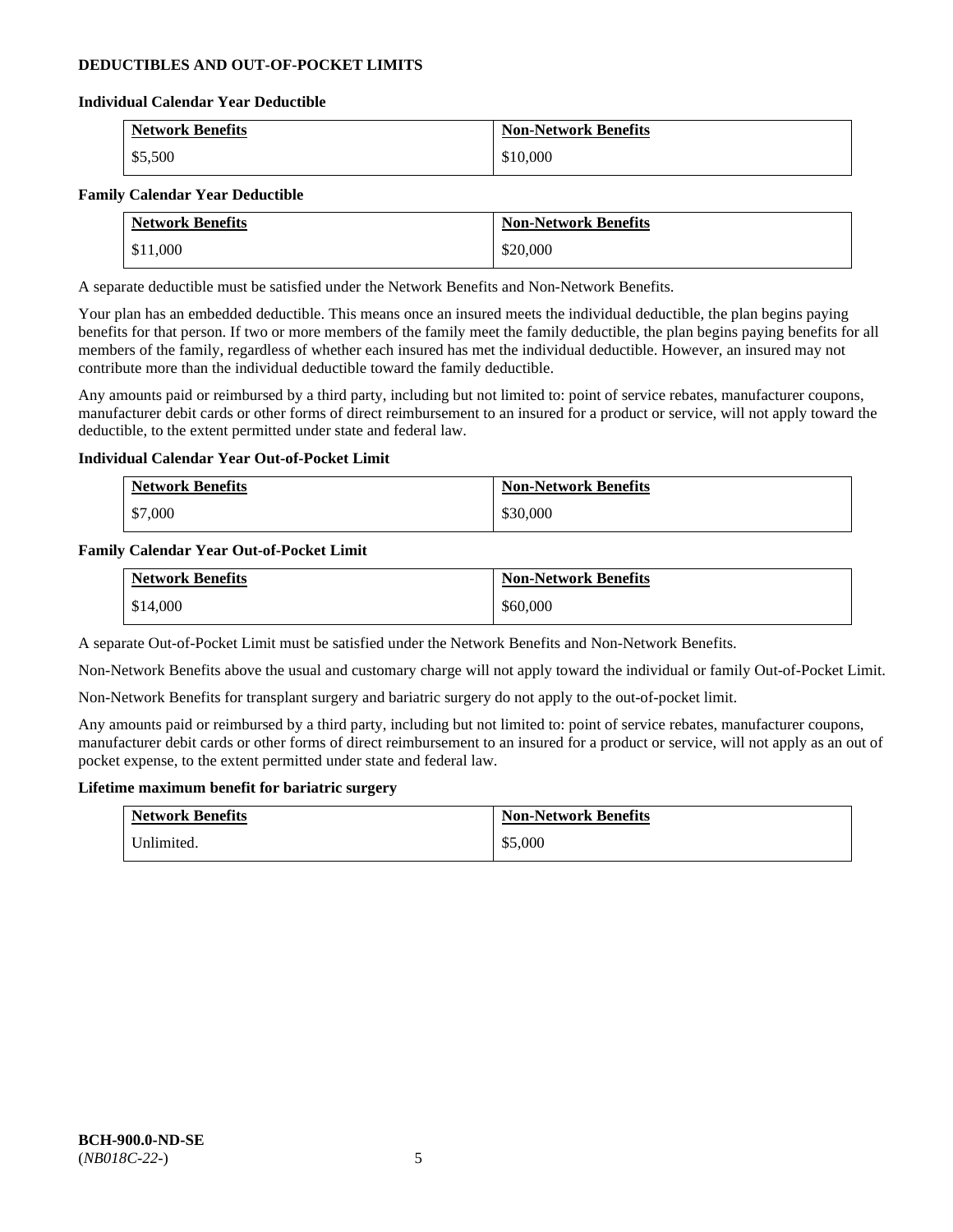# **AMBULANCE AND MEDICAL TRANSPORTATION**

# **Covered Services:**

We cover ambulance and medical transportation for medical emergencies.

We also cover medically necessary, non-emergency ground and air medical transportation if it meets our medical coverage criteria. Under the No Surprises Act, non-network health care providers and facilities are required to provide patients with a plain-language consumer notice explaining that patient consent is required to receive non-emergency before that provider can bill at the higher non-network rate.

Covered services and supplies are based on established medical policies, which are subject to periodic review and modification by the medical or dental directors. These medical policies (medical coverage criteria) and applicable prior authorization requirements are available by calling Member Services, or logging on to your "*my*HealthPartners" account a[t healthpartners.com.](http://www.healthpartners.com/)

#### **Ambulance and medical transportation (other than non-emergency air ambulance transportation)**

| <b>Network Benefits</b>      | <b>Non-Network Benefits</b> |
|------------------------------|-----------------------------|
| 70% of the charges incurred. | See Network Benefits.       |

#### **Non-emergency air ambulance transportation**

| <b>Network Benefits</b>      | <b>Non-Network Benefits</b> |
|------------------------------|-----------------------------|
| 70% of the charges incurred. | See Network Benefits.       |

For Non-Network air ambulance service providers, the eligible charges are limited to the average HealthPartners reimbursement rate for Network air ambulance service providers licensed by the state of North Dakota.

#### **Not Covered:**

• See "Services Not Covered" in the Group Certificate.

# **BEHAVIORAL HEALTH SERVICES**

#### **Covered Services:**

Covered services are based on established medical policies, which are subject to periodic review and modification by the medical directors. These medical policies (medical coverage criteria) are available by calling Member Services, or logging on to your "*my*HealthPartners" account at [healthpartners.com.](http://healthpartners.com/)

### **Mental health services**

We cover services for mental health diagnoses as described in the Diagnostic and Statistical Manual of Mental Disorders – Fifth Edition (DSM-5) (most recent edition).

**Outpatient services, including intensive outpatient and day treatment services:** We cover medically necessary outpatient professional mental health services for evaluation, crisis intervention, and treatment of mental health disorders.

A comprehensive diagnostic assessment will be used as the basis for a determination by a mental health professional, concerning the appropriate treatment and the extent of services required.

Outpatient services we cover for a diagnosed mental health condition include the following:

- Individual, group, family, and multi-family therapy;
- Medication management provided by a physician, certified nurse practitioner, or physician's assistant;
- Psychological testing services for the purposes of determining the differential diagnoses and treatment planning for patients currently receiving behavioral health services;
- Day treatment and intensive outpatient services in a licensed program;
- Partial hospitalization services in a licensed hospital or community mental health center;
- Psychotherapy and nursing services provided in the home if authorized by us;
- Treatment for gender dysphoria; and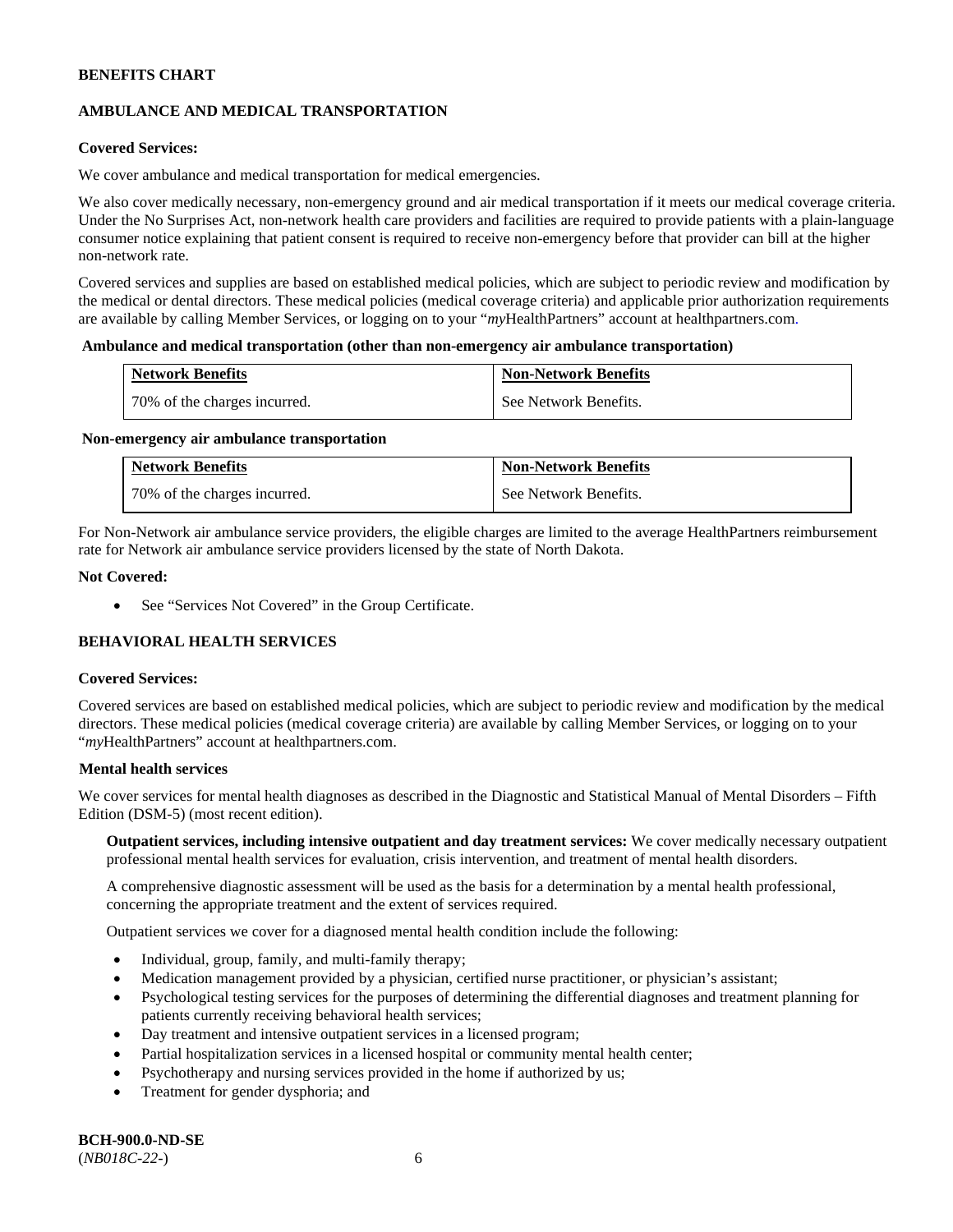• Medically necessary Applied Behavioral Analysis (ABA) prescribed or ordered for an individual diagnosed with an autism spectrum disorder by a licensed physician or a licensed psychologist. For other autism services covered under this Benefits Chart, see the habilitative benefit under Physical Therapy, Occupational Therapy and Speech Therapy.

| <b>Network Benefits</b>                                   | <b>Non-Network Benefits</b>                           |
|-----------------------------------------------------------|-------------------------------------------------------|
| The first five hours of treatment in a calendar year      | The first five hours of treatment in a calendar year  |
| are covered at 100% of the charges incurred. A group      | are covered at 100% of the charges incurred. A        |
| visit counts as one half hour toward the five hours.      | group visit counts as one half hour toward the five   |
| Day treatment, intensive outpatient services and          | hours. Day treatment, intensive outpatient services   |
| partial hospitalization services are not eligible for the | and partial hospitalization services are not eligible |
| first five hour benefit.                                  | for the first five hour benefit.                      |
| We cover additional hours at 70% of the charges           | We cover additional hours at 50% of the charges       |
| incurred.                                                 | incurred.                                             |

#### **Group therapy**

| <b>Network Benefits</b>        | <b>Non-Network Benefits</b>  |
|--------------------------------|------------------------------|
| 1 70% of the charges incurred. | 50% of the charges incurred. |

**Inpatient services, including mental health residential treatment services:** We cover the following:

- Medically necessary inpatient services in a hospital and professional services for treatment of mental health disorders. Medical stabilization is covered under inpatient hospital services in the "Hospital and Skilled Nursing Facility Services" section; and
- Medically necessary mental health residential treatment services. This care must be authorized by us and provided by a hospital or residential behavioral health treatment facility licensed by the local state or Department of Health and Human Services. Services not covered under this benefit include halfway houses, group homes, extended care facilities, shelter services, correctional services, detention services, transitional services, group residential services, foster care services and wilderness programs.

| <b>Network Benefits</b>      | <b>Non-Network Benefits</b>  |
|------------------------------|------------------------------|
| 70% of the charges incurred. | 50% of the charges incurred. |

#### **Substance use disorder (SUD) services**

We cover medically necessary services for assessments by a licensed alcohol and drug counselor and treatment of substance use disorders as defined in the latest edition of the DSM-5.

**Outpatient services, including intensive outpatient and day treatment services:** We cover medically necessary outpatient professional services for the diagnosis and treatment of substance use disorder. Substance use disorder treatment services must be provided by a program licensed by the local Department of Health and Human Services.

Outpatient services we cover for a diagnosed substance use disorder include the following:

- Individual, group, family, and multi-family therapy provided in an office setting;
- Opiate replacement therapy including methadone and buprenorphine treatment; and
- Day treatment and intensive outpatient services in a licensed program.

| <b>Network Benefits</b>                               | <b>Non-Network Benefits</b>                           |
|-------------------------------------------------------|-------------------------------------------------------|
| The first five visits of treatment in a calendar year | The first five visits of treatment in a calendar year |
| are covered at 100% of the charges incurred. Day      | are covered at 100% of the charges incurred. Day      |
| treatment and intensive outpatient services are not   | treatment and intensive outpatient services are not   |
| eligible for the first five visits benefit.           | eligible for the first five visits benefit.           |
| We cover additional visits at 70% of the charges      | We cover additional visits at 50% of the charges      |
| incurred.                                             | incurred.                                             |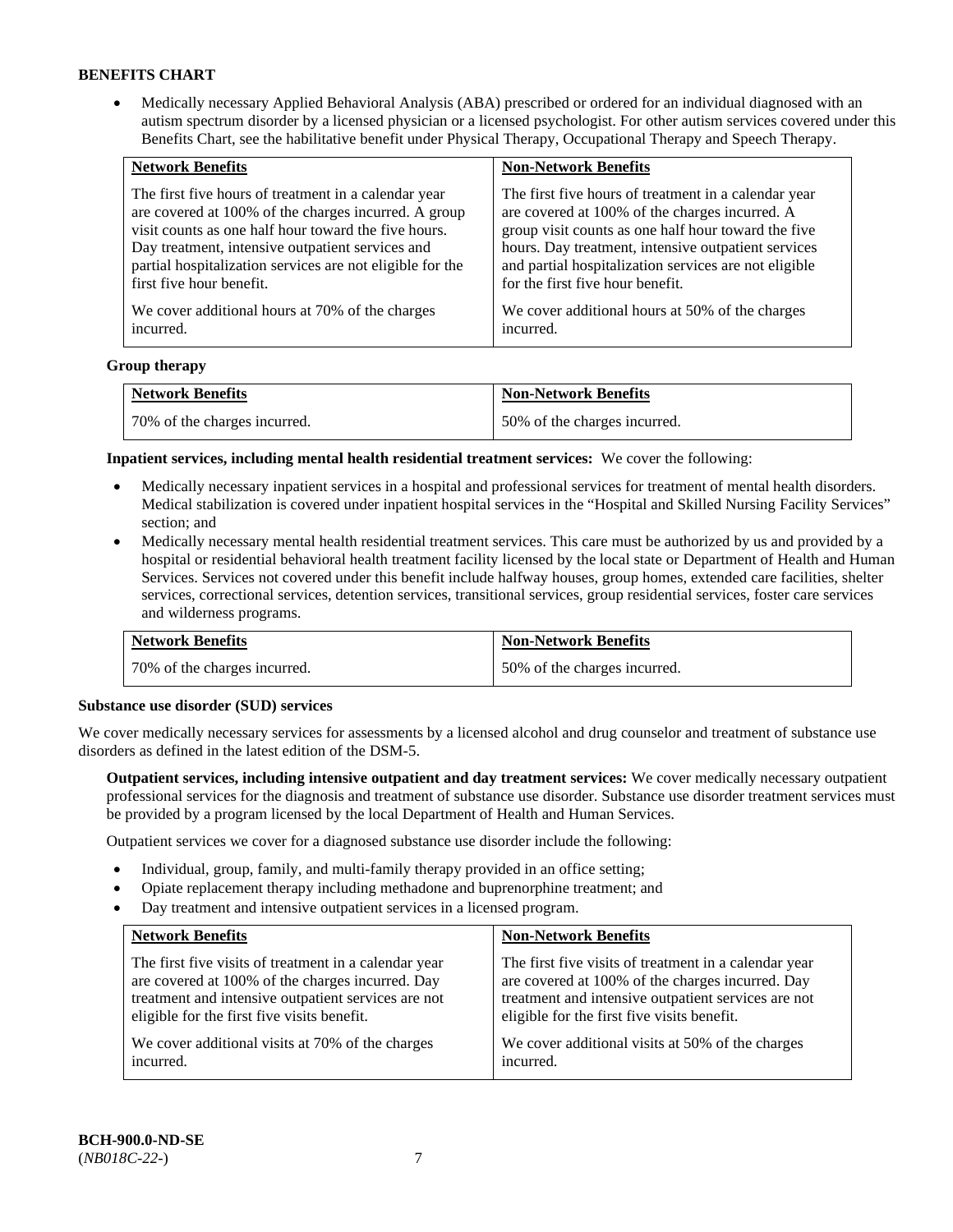**Inpatient Services:** We cover the following:

- Medically necessary inpatient services in a hospital or primary residential treatment in a licensed substance use disorder treatment center. Primary residential treatment is an intensive residential treatment program of limited duration, typically 30 days or less;
- Services provided in a hospital that is licensed by the local state and accredited by Medicare; and
- Detoxification services in a hospital or community detoxification facility if it is licensed by the local Department of Health and Human Services.

| <b>Network Benefits</b>      | <b>Non-Network Benefits</b>  |
|------------------------------|------------------------------|
| 70% of the charges incurred. | 50% of the charges incurred. |

# **Not Covered:**

• See "Services Not Covered" in the Group Certificate.

# **CHIROPRACTIC SERVICES**

# **Covered Services:**

We cover chiropractic services for rehabilitative care. Chiropractic services are adjustments to any abnormal articulations of the human body, especially those of the spinal column, for the purpose of giving freedom of action to impinged nerves that may cause pain or deranged function.

Massage therapy which is performed in conjunction with other treatment/modalities by a chiropractor, is part of a prescribed treatment plan and is not billed separately is covered.

| <b>Network Benefits</b>      | <b>Non-Network Benefits</b>           |
|------------------------------|---------------------------------------|
| 70% of the charges incurred. | 50% of the charges incurred.          |
|                              | Limit of 20 visits per calendar year. |

# **Not Covered:**

- Massage therapy for the purpose of comfort or convenience of the insured.
- See "Services Not Covered" in the Group Certificate.

# **CLINICAL TRIALS**

# **Covered Services:**

We cover certain routine services if you participate in a Phase I, Phase II, Phase III or Phase IV clinical trial that is conducted in relation to the prevention, detection, or treatment of cancer or other life-threatening disease or condition as defined in the Affordable Care Act. We cover routine patient costs for services that would be eligible under this Benefits Chart if the service were provided outside of a clinical trial.

| <b>Network Benefits</b>                                | <b>Non-Network Benefits</b>                           |
|--------------------------------------------------------|-------------------------------------------------------|
| Coverage level is same as corresponding Network        | Coverage level is same as corresponding Non-          |
| Benefits, depending on type of service provided        | Network Benefits, depending on type of service        |
| such as Office Visits for Illness or Injury, Inpatient | provided such as Office Visits for Illness or Injury, |
| or Outpatient Hospital Services.                       | Inpatient or Outpatient Hospital Services.            |

# **Not Covered:**

- The investigative item, device or service itself.
- Items or services that are provided solely to satisfy data collection and analysis needs and that are not used in the direct clinical management of the patient.
- A service that is clearly inconsistent with widely accepted and established standards of care for a particular diagnosis.
- See "Services Not Covered" in the Group Certificate.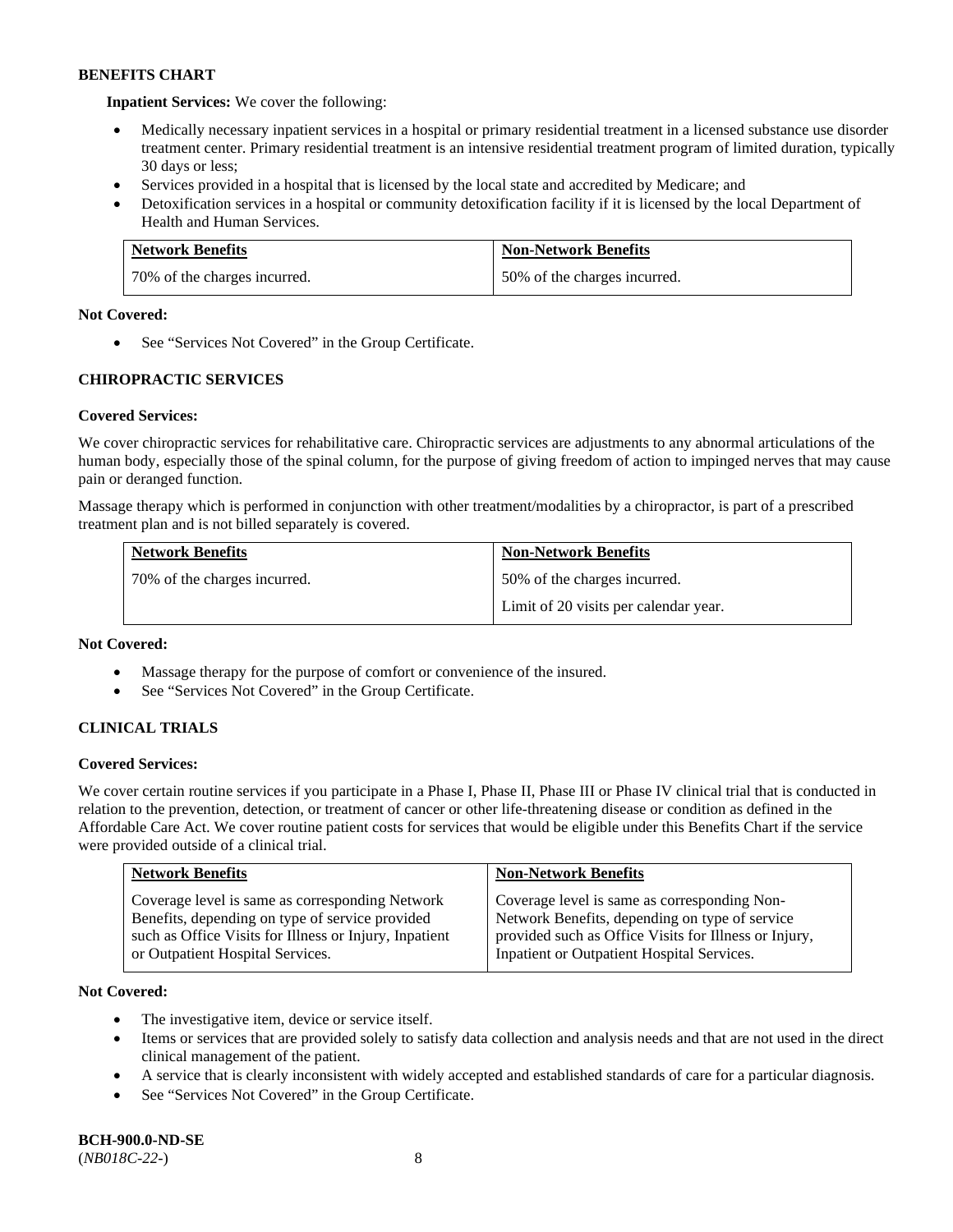# **DENTAL SERVICES**

### **Covered Services:**

We cover services as described below.

**Accidental dental services:** We cover dentally necessary services to treat and restore damage done to sound, natural, unrestored teeth as a result of an accidental injury. Coverage is for damage caused by external trauma to face and mouth only, not for cracked or broken teeth which result from biting or chewing. We cover restorations, root canals, crowns and replacement of teeth lost that are directly related to the accident in which the insured was involved. We cover initial exams, x-rays, and palliative treatment including extractions, and other oral surgical procedures directly related to the accident. Subsequent treatment must be initiated within the specified time-frame and must be directly related to the accident. We do not cover restoration and replacement of teeth that are not "sound and natural" at the time of the accident.

Full mouth rehabilitation to correct occlusion (bite) and malocclusion (misaligned teeth not due to the accident) are not covered.

When an implant-supported dental prosthetic treatment is pursued, the accidental dental benefit will be applied to the prosthetic procedure. Benefits are limited to the amount that would be paid toward the placement of a removable dental prosthetic appliance that could be used in the absence of implant treatment. Care must be provided or pre-authorized by a HealthPartners dentist.

| <b>Network Benefits</b>        | <b>Non-Network Benefits</b>  |
|--------------------------------|------------------------------|
| 1 70% of the charges incurred. | 50% of the charges incurred. |

For all accidental dental services, treatment and/or restoration must be initiated within six months of the date of the injury. Coverage is limited to the initial course of treatment and/or initial restoration. Services must be provided within 24 months of the date of injury to be covered.

#### **Medical referral dental services**

**Medically necessary outpatient dental services:** We cover medically necessary outpatient dental services. Coverage is limited to dental services required for treatment of an underlying medical condition, e.g., removal of teeth to complete radiation treatment for cancer of the jaw, cysts and lesions.

| <b>Network Benefits</b>      | <b>Non-Network Benefits</b>  |
|------------------------------|------------------------------|
| 70% of the charges incurred. | 50% of the charges incurred. |

**Medically necessary hospitalization and anesthesia for dental care:** We cover medically necessary hospitalization and anesthesia for dental care. This is limited to charges incurred by an insured who: (1) is a child under age 9; (2) is severely disabled; or (3) has a medical condition, and requires hospitalization or general anesthesia for dental care treatment. The requirement of a hospital setting must be due to an insured's underlying medical condition. Coverage is limited to facility and anesthesia charges. Anesthesia is covered in a hospital or a dental office. Oral surgeon/dentist professional fees are not covered. The following are examples, though not all-inclusive, of medical conditions which may require hospitalization for dental services: severe asthma, severe airway obstruction or hemophilia. Hospitalization required due to the behavior of the insured or due to the extent of the dental procedure is not covered.

| <b>Network Benefits</b>      | <b>Non-Network Benefits</b>  |
|------------------------------|------------------------------|
| 70% of the charges incurred. | 50% of the charges incurred. |

**Medical complications of dental care:** We cover medical complications of dental care. Treatment must be medically necessary care and related to medical complications of non-covered dental care, including complications of the head, neck, or substructures.

| <b>Network Benefits</b>      | <b>Non-Network Benefits</b>  |
|------------------------------|------------------------------|
| 70% of the charges incurred. | 50% of the charges incurred. |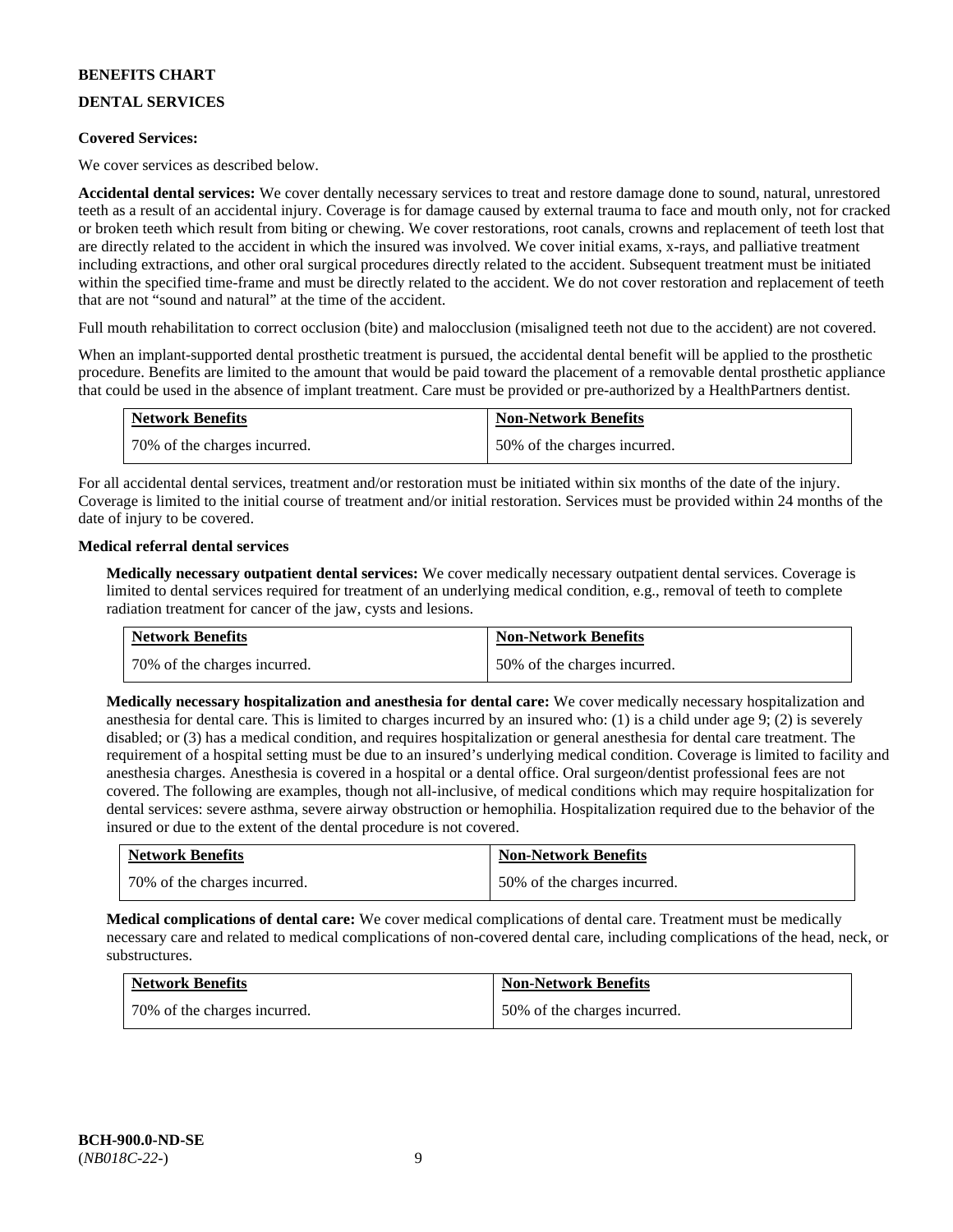**Oral surgery:** We cover oral surgery. Coverage is limited to treatment of medical conditions requiring oral surgery, such as treatment of oral neoplasm, non-dental cysts, fracture of the jaws, trauma of the mouth and jaws, and any other oral surgery procedures provided as medically necessary dental services.

| <b>Network Benefits</b>        | <b>Non-Network Benefits</b>  |
|--------------------------------|------------------------------|
| 1 70% of the charges incurred. | 50% of the charges incurred. |

**Treatment of cleft lip and cleft palate of a dependent child:** We cover treatment of cleft lip and cleft palate of a dependent child, to the limiting age in the definition of an "Eligible Dependent", including orthodontic treatment and oral surgery directly related to the cleft. Benefits for individuals age 26 up to the limiting age for coverage of the dependent are limited to inpatient or outpatient expenses arising from medical and dental treatment that was scheduled or initiated prior to the dependent turning age 19. Dental services which are not required for the treatment of cleft lip or cleft palate are not covered. If a dependent child covered under the Certificate is also covered under a dental plan which includes orthodontic services, that dental plan shall be considered primary for the necessary orthodontic services. Oral appliances are subject to the same copayment, conditions and limitations as durable medical equipment.

| <b>Network Benefits</b>      | <b>Non-Network Benefits</b>  |
|------------------------------|------------------------------|
| 70% of the charges incurred. | 50% of the charges incurred. |

**Treatment of temporomandibular disorder (TMD) and craniomandibular disorder (CMD):** We cover surgical and nonsurgical treatment of temporomandibular disorder (TMD) and craniomandibular disorder (CMD), which is medically necessary care. Dental services which are not required to directly treat TMD or CMD are not covered.

| <b>Network Benefits</b>      | <b>Non-Network Benefits</b>  |
|------------------------------|------------------------------|
| 70% of the charges incurred. | 50% of the charges incurred. |

**Not Covered:** 

- Dental treatment, procedures or services not listed in this Benefits Chart.
- Accident related dental services if treatment is (1) provided to teeth which are not sound and natural, (2) to teeth which have been restored, (3) initiated beyond six months from the date of the injury, (4) received beyond the initial treatment or restoration or (5) received beyond 24 months from the date of injury.
- Oral surgery to remove wisdom teeth, except as stated in the Pediatric Dental Amendment.
- Orthognathic treatment or procedures and all related services.
- See "Services Not Covered" in the Group Certificate.

# **DIABETES AND HYPERTENSION DISEASE MANAGEMENT PROGRAM**

# **Covered Services:**

If you meet criteria for coverage, you may qualify for the Diabetes and/or Hypertension Disease Management Program.

The program covers group health coaching which focuses on weight loss, exercise, behavior modification and health education through Omada Health.

| <b>Network Benefits</b>                                     | <b>Non-Network Benefits</b> |
|-------------------------------------------------------------|-----------------------------|
| 100% of the charges incurred.<br>Deductible does not apply. | Not applicable.             |

# **Not Covered:**

See "Services Not Covered" in the Group Certificate.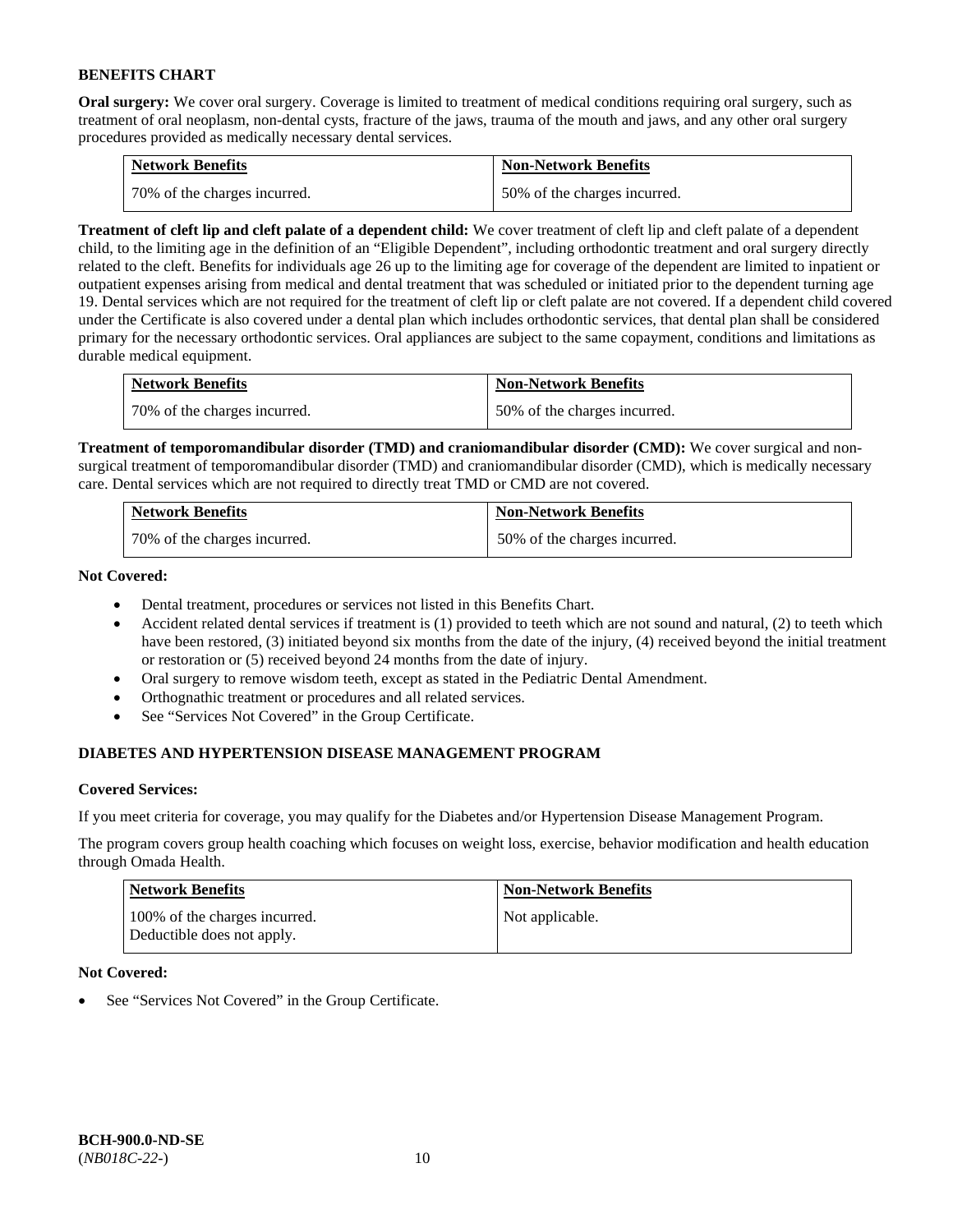# **DIABETIC EQUIPMENT AND SUPPLIES**

# **Covered Services:**

We cover physician prescribed medically appropriate and necessary drugs and supplies used in the management and treatment of diabetes for insureds with gestational, Type I or Type II diabetes including durable diabetic equipment and disposable supplies, as described below.

Certain items are only covered if your condition meets our coverage criteria and obtained through an authorized vendor. For more information on what we cover and any prior authorization requirements, call Member Services or log on to your "*my*HealthPartners" account at [healthpartners.com.](http://www.healthpartners.com/)

Insulin and medications for diabetes are covered as outpatient drugs under the "Prescription Drug Services" section.

**Pumps and pump supplies.** These include diabetic insulin pumps, diabetic infusion pumps and infusion pump supplies such as infusion sets, tubing, connectors and syringe reservoirs.

| <b>Network Benefits</b>                                | <b>Non-Network Benefits</b>  |
|--------------------------------------------------------|------------------------------|
| <b>Pumps received at a pharmacy:</b>                   | 50% of the charges incurred. |
| 70% of the charges incurred.                           |                              |
| Pumps received from a non-pharmacy approved<br>vendor: |                              |
| 70% of the charges incurred.                           |                              |

# **All other durable equipment and diabetic supplies**

Durable Diabetic Equipment and Supplies. These include continuous glucose monitoring system (CGMS), transmitter, sensors and receivers, diabetic blood glucose monitors and control/calibrating solutions (for checking accuracy or testing equipment and test strips).

Disposable Diabetic Supplies. These are one-time use supplies, including syringes, lancets, lancet devices, blood and urine ketone test strips, and needles.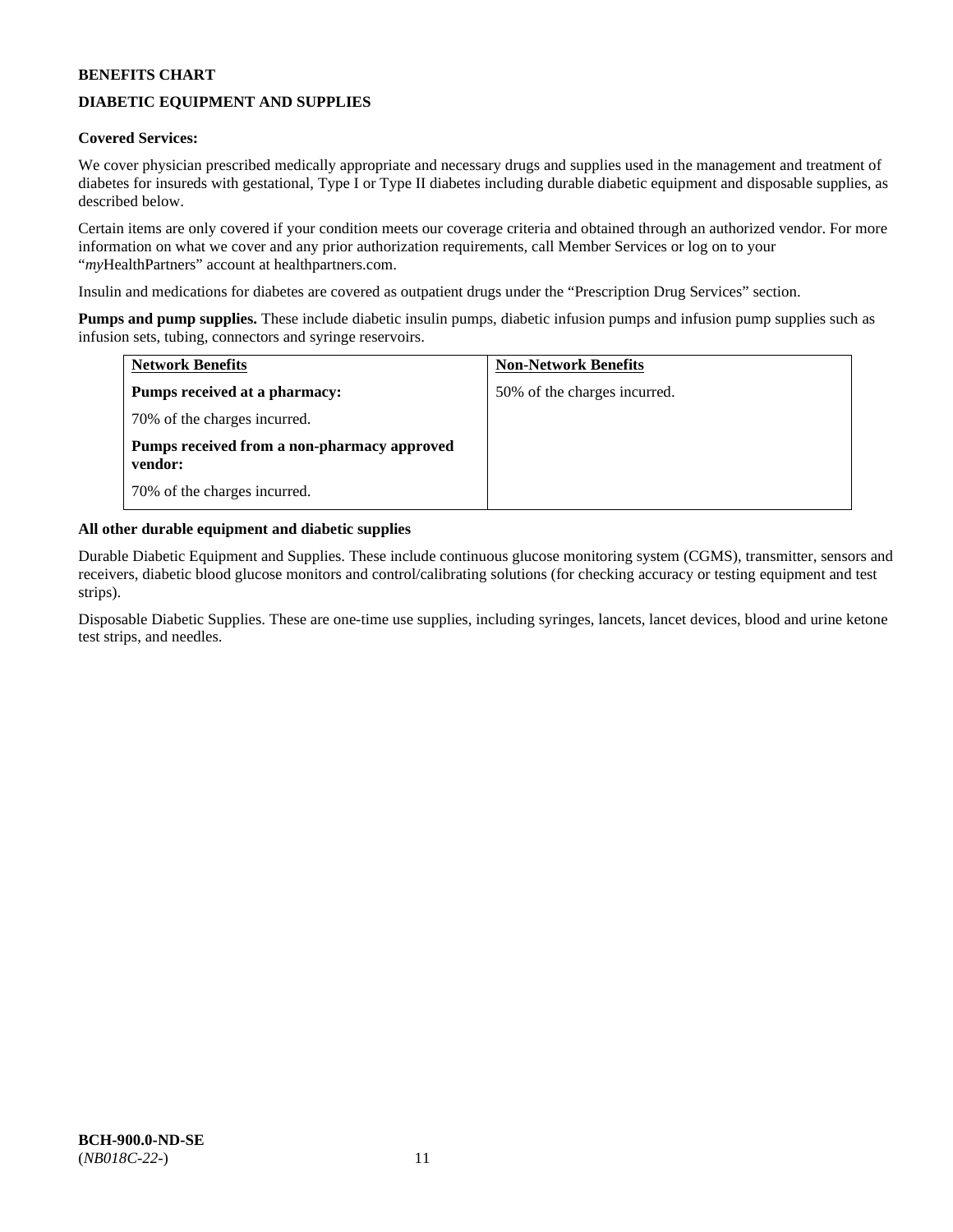Certain diabetic supplies and equipment must be purchased at a pharmacy.

| <b>Network Benefits</b>                                                                                                                                                                          | <b>Non-Network Benefits</b>  |
|--------------------------------------------------------------------------------------------------------------------------------------------------------------------------------------------------|------------------------------|
| If received through a pharmacy:                                                                                                                                                                  | 50% of the charges incurred. |
| Diabetic supplies on the Preventive Drug List:                                                                                                                                                   |                              |
| Generic formulary drugs from the Preventive Drug<br>List are covered at 100% of the charges incurred.<br>Deductible does not apply.                                                              |                              |
| Brand name formulary drugs from the Preventive<br>Drug List are covered at 100% of the charges<br>incurred, subject to your copayment of \$60 per<br>prescription.<br>Deductible does not apply. |                              |
| All other diabetic supplies purchased at a<br>pharmacy:                                                                                                                                          |                              |
| 70% of the charges incurred.<br>Deductible applies.                                                                                                                                              |                              |
| Non-formulary drugs are covered at 50% of the<br>charges incurred.<br>Deductible applies.                                                                                                        |                              |
| If received through a non-pharmacy provider:                                                                                                                                                     |                              |
| 70% of the charges incurred if purchased from an<br>approved vendor.                                                                                                                             |                              |

#### **Limitations:**

- No more than a 93-day supply of diabetic supplies is covered and dispensed at a time.
- We require that certain diabetic supplies and equipment be purchased at a pharmacy.
- Diabetic supplies and equipment are limited to certain models and brands.
- Durable medical equipment and supplies must be obtained from or repaired by approved vendors.
- Covered services and supplies are based on established medical policies which are subject to periodic review and modification by the medical directors. Our coverage policy for diabetic supplies includes information on our required models and brands. These medical policies (medical coverage criteria) are available by calling Member Services, or logging on to your "myHealthPartners" account a[t healthpartners.com.](http://www.healthpartners.com/)

#### **Not Covered:**

- Replacement or repair of any covered items, if the items are (i) damaged or destroyed by misuse, abuse or carelessness, (ii)
- lost; or (iii) stolen.
- Duplicate or similar items.
- Labor and related charges for repair of any covered items which are more than the cost of replacement by an approved
- vendor.
- Batteries for monitors and equipment.
- Sales tax, mailing, delivery charges, service call charges.
- See "Services Not Covered" in the Group Certificate.

# **DIAGNOSTIC IMAGING SERVICES**

# **Covered Services:**

We cover diagnostic imaging, when ordered by a provider and provided in a clinic or outpatient hospital facility (to see the benefit level for inpatient hospital or skilled nursing facility services, see benefits under "Inpatient Hospital and Skilled Nursing Facility Services").

**BCH-900.0-ND-SE**

(*NB018C-22-*) 12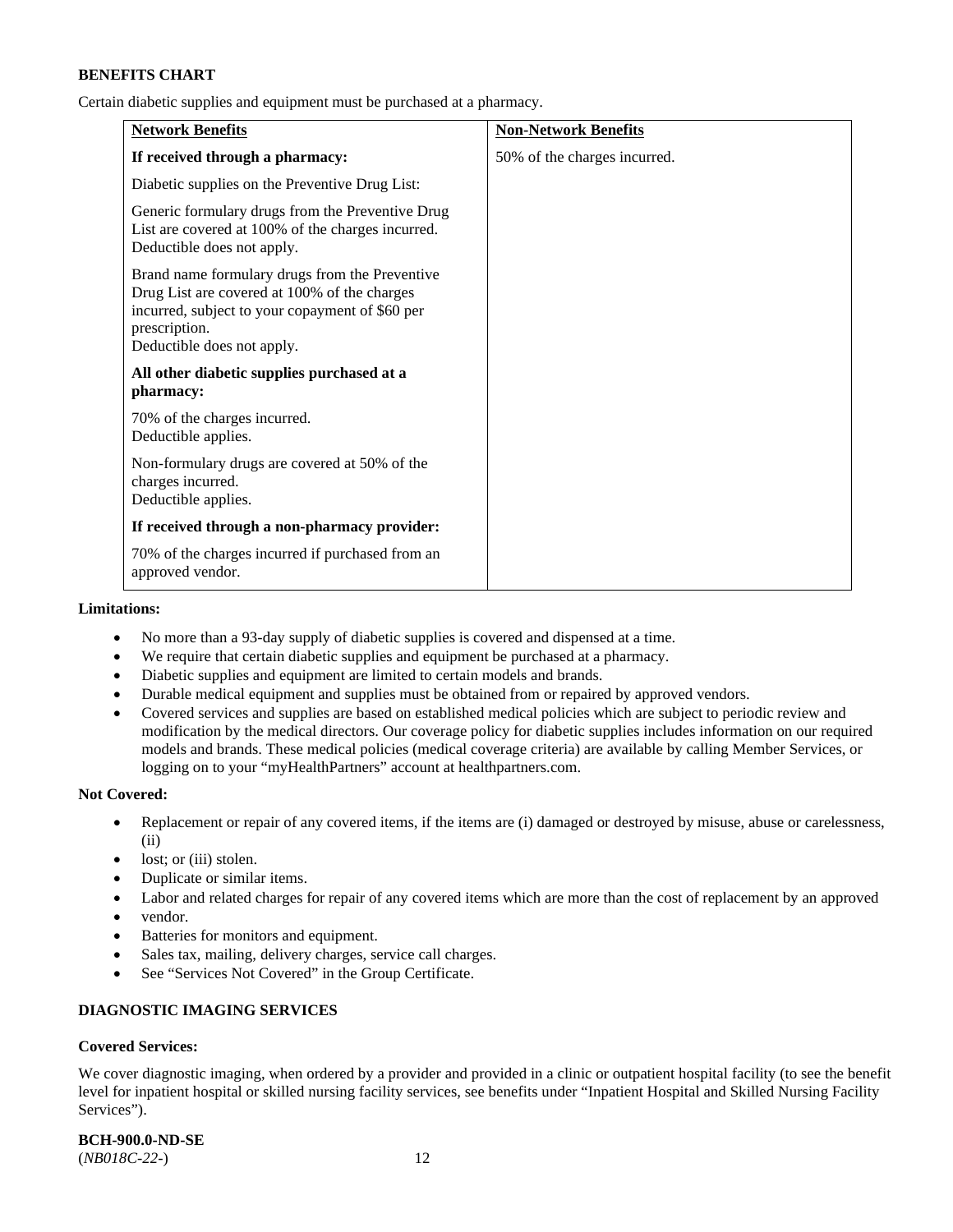#### **Outpatient magnetic resonance imaging (MRI) and computed tomography (CT)**

| <b>Network Benefits</b>      | <b>Non-Network Benefits</b>  |
|------------------------------|------------------------------|
| 70% of the charges incurred. | 50% of the charges incurred. |

#### **All other outpatient diagnostic imaging services**

#### **Services for illness or injury**

| <b>Network Benefits</b>      | <b>Non-Network Benefits</b>  |
|------------------------------|------------------------------|
| 70% of the charges incurred. | 50% of the charges incurred. |

#### **Preventive services (MRI/CT procedures are not considered preventive)**

Diagnostic imaging services associated with preventive services are covered at the benefit level shown in the "Preventive Services" section of this Benefits Chart.

#### **Not Covered:**

See "Services Not Covered" in the Group Certificate.

# **DURABLE MEDICAL EQUIPMENT, PROSTHETICS, ORTHOTICS AND SUPPLIES**

#### **Covered Services:**

We cover equipment, supplies and services, as described below. Certain items are only covered if your condition meets our coverage criteria. For more information on what we cover and any prior authorization requirements, call Member Services or log on to your "*my*HealthPartners" account at [healthpartners.com.](http://www.healthpartners.com/)

- Durable medical equipment, such as wheelchairs, ventilators, oxygen, oxygen equipment, continuous positive airway pressure (CPAP) devices, hospital beds, and related services.
- Prosthetics, including breast prostheses, artificial limbs and artificial eyes, and related supplies.
- Orthotics.
- Medical supplies, including splints, surgical stockings, casts and dressings.
- Enteral feedings.
- Special dietary treatment for Phenylketonuria (PKU) and oral amino acid based elemental formula if it meets our medical coverage criteria.

Diabetic equipment and supplies are covered under the "Diabetic Equipment and Supplies" section.

# **Special dietary treatment for Phenylketonuria (PKU) if it meets our medical coverage criteria**

| <b>Network Benefits</b>      | <b>Non-Network Benefits</b>  |
|------------------------------|------------------------------|
| 70% of the charges incurred. | 50% of the charges incurred. |

#### **Oral amino acid based elemental formula if it meets our medical coverage criteria**

| <b>Network Benefits</b>      | <b>Non-Network Benefits</b>  |
|------------------------------|------------------------------|
| 70% of the charges incurred. | 50% of the charges incurred. |

#### **All other durable medical equipment, prosthetics, orthotics and supplies**

| <b>Network Benefits</b>      | <b>Non-Network Benefits</b>  |
|------------------------------|------------------------------|
| 70% of the charges incurred. | 50% of the charges incurred. |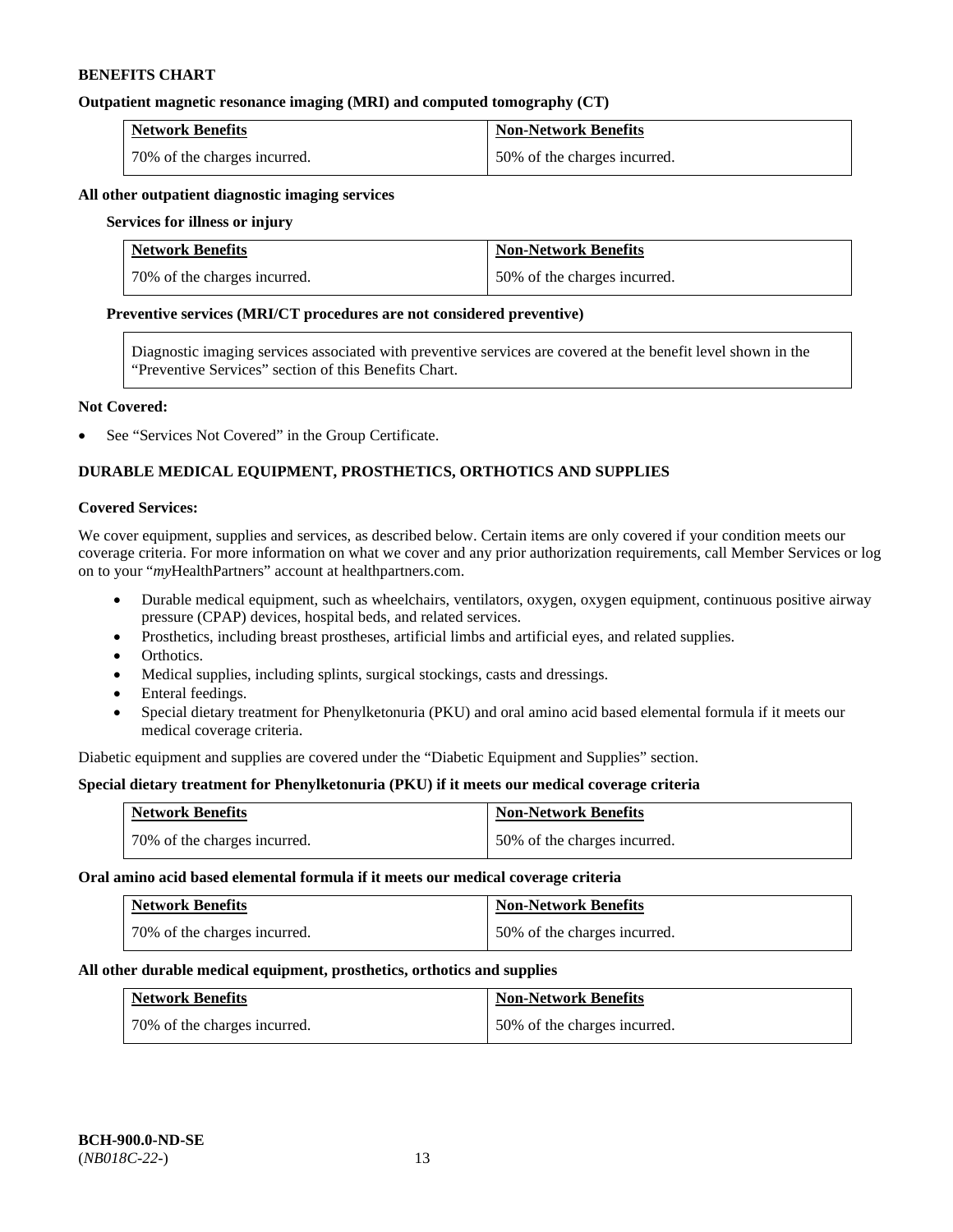# **Limitations:**

Coverage of durable medical equipment is limited by the following:

- Payment will not exceed the cost of an alternate piece of equipment or service that is effective and medically necessary.
- For prosthetic benefits, other than hair prostheses (i.e., wigs) for hair loss resulting from alopecia areata and oral appliances for cleft lip and cleft palate, payment will not exceed the cost of an alternate piece of equipment or service that is effective, medically necessary and enables insureds to conduct standard activities of daily living.
- We reserve the right to determine if an item will be approved for rental vs. purchase.
- Durable medical equipment and supplies must be obtained from or repaired by approved vendors.
- Covered services and supplies are based on established medical policies which are subject to periodic review and modification by the medical or dental directors. Our coverage policy for diabetic supplies includes information on our required models and brands. These medical policies (medical coverage criteria) are available by calling Member Services, or logging on to your "*my*HealthPartners" account at [healthpartners.com.](http://www.healthpartners.com/)

# **Not Covered:**

Items which are not eligible for coverage include, but are not limited to:

- Replacement or repair of any covered items, if the items are (i) damaged or destroyed by misuse, abuse or carelessness, (ii) lost; or (iii) stolen.
- Duplicate or similar items.
- Labor and related charges for repair of any covered items which are more than the cost of replacement by an approved vendor.
- Sales tax, mailing, delivery charges, service call charges.
- Items which are primarily educational in nature or for hygiene, vocation, comfort, convenience or recreation.
- Communication aids or devices: equipment to create, replace or augment communication abilities including, but not limited to, speech processors, receivers, communication boards, or computer or electronic assisted communication.
- Hearing aids (implantable and external, including osseointegrated or bone anchored) and their fitting, except as specifically described in this Benefits Chart. This exclusion does not apply to cochlear implants.
- Eyeglasses, contact lenses and their fitting, measurement and adjustment, except as specifically described in this Benefits Chart.
- Hair prostheses (wigs).
- Household equipment which primarily has customary uses other than medical, such as, but not limited to, exercise cycles, air purifiers, central or unit air conditioners, water purifiers, non-allergenic pillows, mattresses or waterbeds.
- Household fixtures including, but not limited to, escalators or elevators, ramps, swimming pools and saunas.
- Modifications to the structure of the home including, but not limited to, its wiring, plumbing or charges for installation of equipment.
- Vehicle, car or van modifications including, but not limited to, hand brakes, hydraulic lifts and car carrier.
- Rental equipment while owned equipment is being repaired by non-contracted vendors, beyond one month rental of medically necessary equipment.
- Other equipment and supplies, including but not limited to assistive devices, that we determine are not eligible for coverage.
- See "Services Not Covered" in the Group Certificate.

# **EMERGENCY AND URGENTLY NEEDED CARE SERVICES**

# **Covered Services:**

We cover services for emergency care and urgently needed care if the services are otherwise eligible for coverage under this Benefits Chart.

**Urgently needed care.** These are services to treat an unforeseen illness or injury, which are required in order to prevent a serious deterioration in your health, and which cannot be delayed until the next available clinic or office hours.

# **Urgently needed care at clinics**

| <b>Network Benefits</b>      | <b>Non-Network Benefits</b> |
|------------------------------|-----------------------------|
| 70% of the charges incurred. | See Network Benefits.       |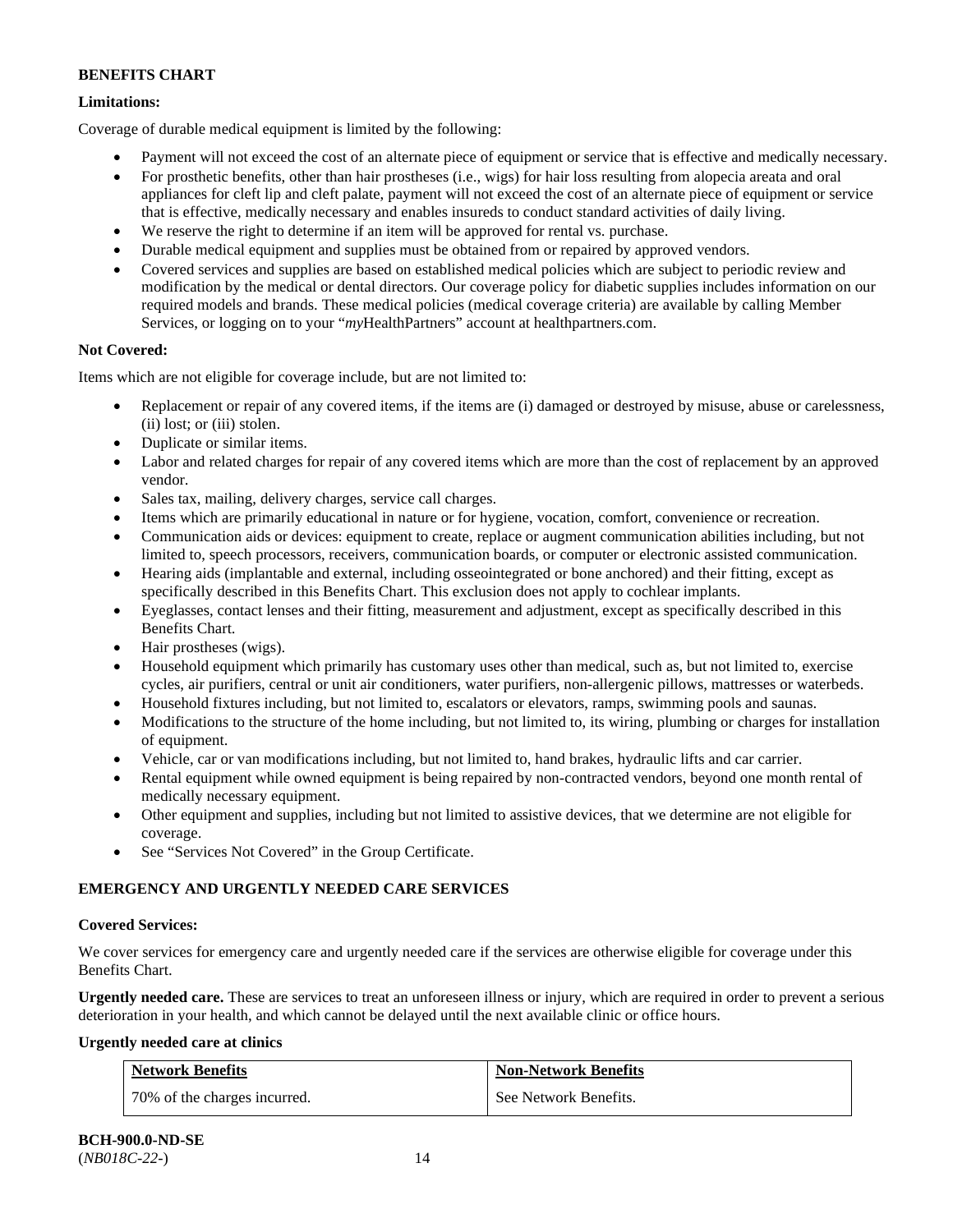**Emergency Care.** These are services to treat: (1) the sudden, unexpected onset of illness or injury which, if left untreated or unattended until the next available clinic or office hours, would result in hospitalization, or (2) a condition requiring professional health services immediately necessary to preserve life or stabilize health. Emergency care includes emergency services as defined in Division BB, Title I, Section 102 of the Consolidated Appropriations Act of 2021. Emergency care also includes an immediate response service available on a 24-hour, seven-day-a-week basis for each child, or person, having a psychiatric crisis, a mental health crisis, or a mental health emergency.

When reviewing claims for coverage of emergency services, our medical director will take into consideration (1) a reasonable layperson's belief that the circumstances required immediate medical care that could not wait until the next working day or next available clinic appointment; (2) the time of day and day of the week the care was provided; (3) the presenting symptoms including but not limited to severe pain, to ensure that the decision to reimburse the emergency care is not made solely on the basis of the actual diagnosis.

# **Emergency care in a hospital emergency room, including professional services of a physician**

| <b>Network Benefits</b>      | <b>Non-Network Benefits</b> |
|------------------------------|-----------------------------|
| 70% of the charges incurred. | See Network Benefits.       |

**Inpatient emergency care in a hospital including post-stabilization services as required under the federal No Surprises Act and its implementing regulations**

| <b>Network Benefits</b>        | <b>Non-Network Benefits</b> |
|--------------------------------|-----------------------------|
| 1 70% of the charges incurred. | See Network Benefits.       |

#### **Not Covered:**

• See "Services Not Covered" in the Group Certificate.

# **GENE THERAPY**

### **Covered Services:**

We cover gene therapy treatment that meets our current medical coverage criteria.

| <b>Network Benefits</b>                                                                                                                                                                          | <b>Non-Network Benefits</b> |
|--------------------------------------------------------------------------------------------------------------------------------------------------------------------------------------------------|-----------------------------|
| Coverage level is same as corresponding Network<br>Benefits, depending on type of service provided<br>such as Office Visits for Illness or Injury, Inpatient<br>or Outpatient Hospital Services. | No coverage.                |

#### **Limitations:**

- Gene therapy must be provided by a designated provider.
- Specific types of gene therapy are limited to therapies and conditions specified in our medical coverage criteria.

#### **Not Covered:**

• See "Services Not Covered" in the Group Certificate.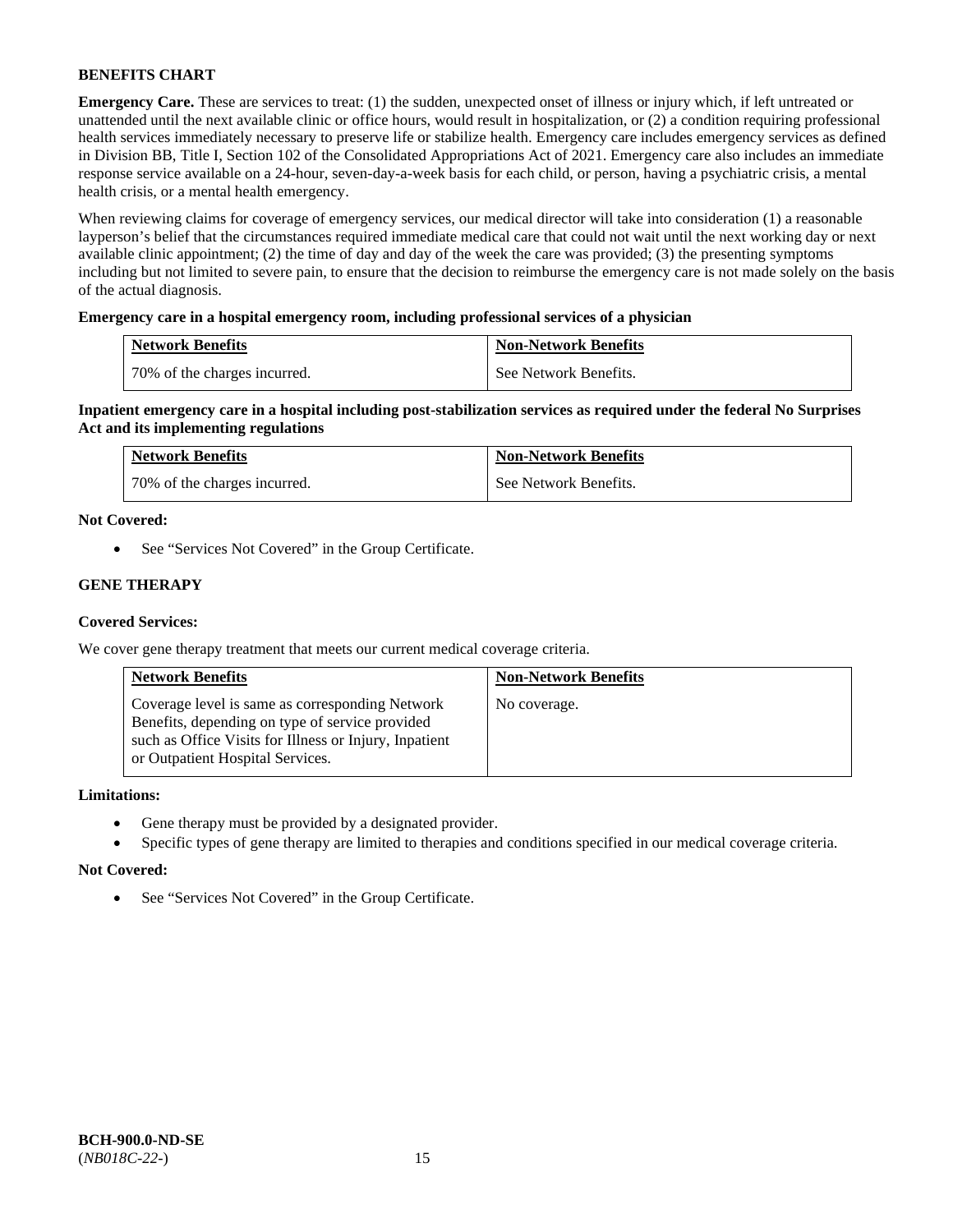# **HEALTH EDUCATION**

### **Covered Services:**

We cover education for preventive services and education for the management of chronic health problems (such as diabetes). Coverage includes medical nutrition therapy, that is provided by a certified, registered, or licensed health care professional working in a program consistent with the national standards of diabetes self-management education as established by the American Diabetes Association.

| <b>Network Benefits</b>                                     | <b>Non-Network Benefits</b>  |
|-------------------------------------------------------------|------------------------------|
| 100% of the charges incurred.<br>Deductible does not apply. | 50% of the charges incurred. |

#### **Not Covered:**

• See "Services Not Covered" in the Group Certificate.

# **HOME HEALTH SERVICES**

#### **Covered Services:**

We cover skilled nursing services, physical therapy, occupational therapy, speech therapy, respiratory therapy and other therapeutic services, non-routine prenatal and postnatal services, routine postnatal well child visits (as described in the Medical Coverage Criteria), phototherapy services for newborns, home health aide services and other eligible home health services when provided in your home, if you are homebound (i.e., unable to leave home without considerable effort due to a medical condition. Lack of transportation does not constitute homebound status). For phototherapy services for newborns and high risk prenatal services, supplies and equipment are included.

We cover total parenteral nutrition/intravenous ("TPN/IV") therapy, equipment, supplies and drugs in connection with IV therapy. IV line care kits are covered under Durable Medical Equipment.

You do not need to be homebound to receive total parenteral nutrition/intravenous ("TPN/IV") therapy.

We cover palliative care benefits. Palliative care includes symptom management, education and establishing goals of care. We waive the requirement that you be homebound for a limited number of home visits for palliative care (as shown in this Benefits Chart), if you have a life-threatening, non-curable condition which has a prognosis of survival of two years or less. Additional palliative care visits are eligible under the home health services benefit if you are homebound and meet all other requirements defined in this section.

Home health services are eligible and covered only when:

- medically necessary; and
- provided as rehabilitative care, terminal care or maternity care; and
- ordered by a physician, and included in the written home care plan.

#### **Physical therapy, occupational therapy, speech therapy, respiratory therapy, home health aide services and palliative care**

| <b>Network Benefits</b>      | <b>Non-Network Benefits</b>  |
|------------------------------|------------------------------|
| 70% of the charges incurred. | 50% of the charges incurred. |

# **TPN/IV therapy, skilled nursing services, non-routine prenatal/postnatal services and phototherapy**

| <b>Network Benefits</b>      | <b>Non-Network Benefits</b>  |
|------------------------------|------------------------------|
| 70% of the charges incurred. | 50% of the charges incurred. |

Each 24-hour visit (or shifts of up to 24-hour visits) equals one visit and counts toward the Maximum visits for all other services shown below. Any visit that lasts less than 24 hours, regardless of the length of the visit, will count as one visit toward the Maximum visits for all other services shown below. All visits must be medically necessary and benefit eligible.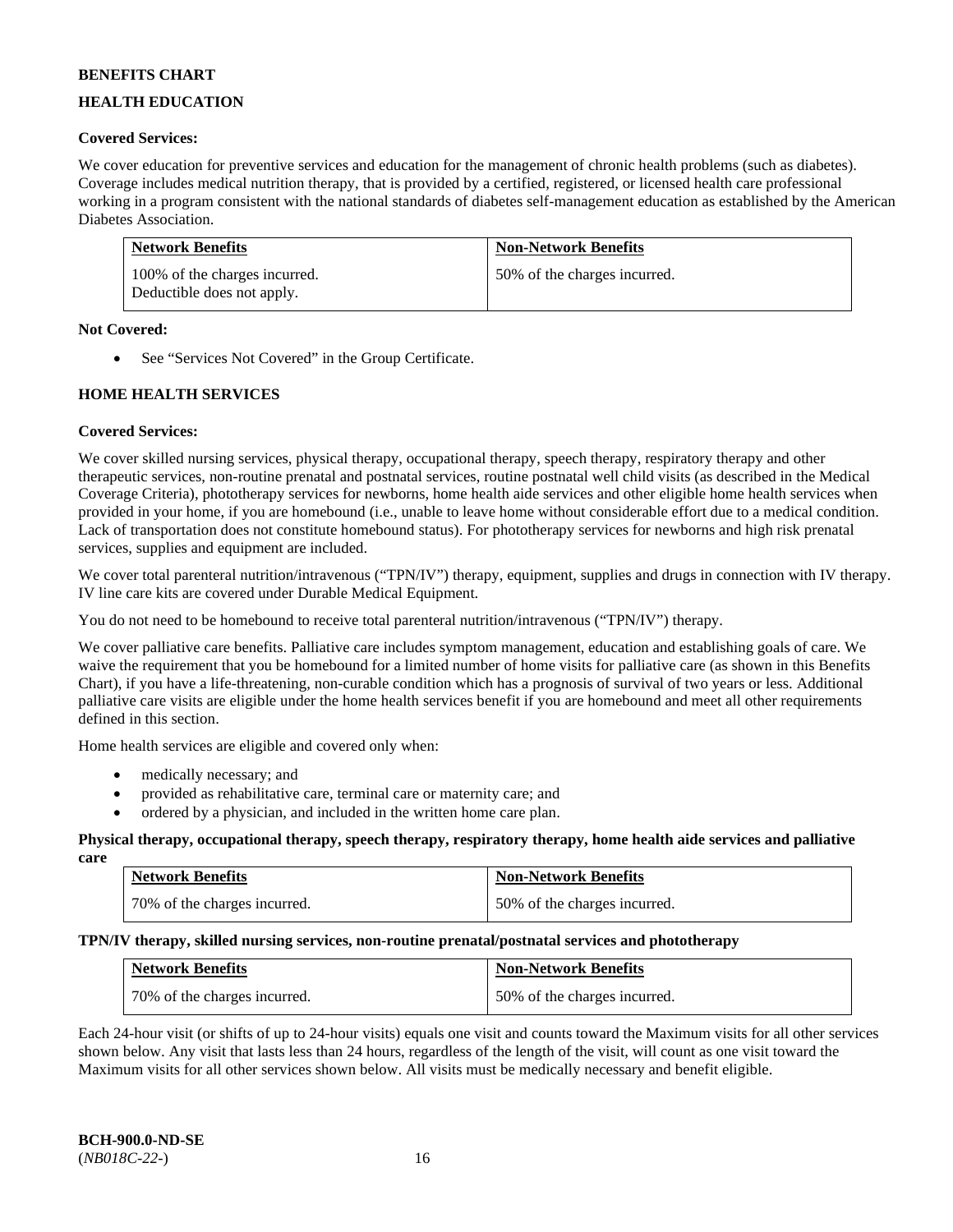#### **Routine postnatal well child visits**

| <b>Network Benefits</b>                                     | <b>Non-Network Benefits</b>  |
|-------------------------------------------------------------|------------------------------|
| 100% of the charges incurred.<br>Deductible does not apply. | 50% of the charges incurred. |

#### **Maximum visits for palliative care**

If you are eligible to receive palliative care in the home and you are not homebound, there is a maximum of 12 visits per calendar year.

#### **Maximum visits for all other services**

All other home health services are limited to 40 visits per calendar year. The routine postnatal well child visit does not count toward the visit limit.

#### **Limitations:**

- Home health services are not provided as a substitute for a primary caregiver in the home or as relief (respite) for a primary caregiver in the home. We will not reimburse family members or residents in your home for the above services.
- A service shall not be considered a skilled nursing service merely because it is performed by, or under the direct supervision of, a licensed nurse. Where a service (such as tracheotomy suctioning or ventilator monitoring) or like services, can be safely and effectively performed by a non-medical person (or self-administered), without the direct supervision of a licensed nurse, the service shall not be regarded as a skilled nursing service, whether or not a skilled nurse actually provides the service. The unavailability of a competent person to provide a non-skilled service shall not make it a skilled service when a skilled nurse provides it. Only the skilled nursing component of so-called "blended" services (i.e. services which include skilled and non-skilled components) are covered under this Benefits Chart.

#### **Not Covered:**

- Financial or legal counseling services.
- Housekeeping or meal services in your home.
- Private duty nursing services.
- Vocational rehabilitation and recreational or educational therapy. Recreation therapy is therapy provided solely for the purpose of recreation, including but not limited to: (a) requests for physical therapy or occupational therapy to improve athletic ability, and (b) braces or guards to prevent sports injuries.
- See "Services Not Covered" in the Group Certificate.

#### **HOME HOSPICE SERVICES**

#### **Applicable Definitions:**

**Part-time.** This is up to two hours of service per day, more than two hours is considered continuous care.

**Continuous Care.** This is from two to twelve hours of service per day provided by a registered nurse, licensed practical nurse, or home health aide, during a period of crisis in order to maintain a terminally ill patient at home.

**Appropriate Facility.** This is a nursing home, hospice residence, or other inpatient facility.

**Custodial Care Related to Hospice Services.** This means providing assistance in the activities of daily living and the care needed by a terminally ill patient which can be provided by primary caregiver (i.e., family member or friend) who is responsible for the patient's home care.

#### **Covered Services:**

Home Hospice Program. We cover the services described below if you are terminally ill and accepted as a home hospice program participant. You must meet the eligibility requirements of the program, and elect to receive services through the home hospice program. The services will be provided in your home, with inpatient care available when medically necessary as described below. If you elect to receive hospice services, you do so in lieu of curative treatment for your terminal illness for the period you are enrolled in the home hospice program.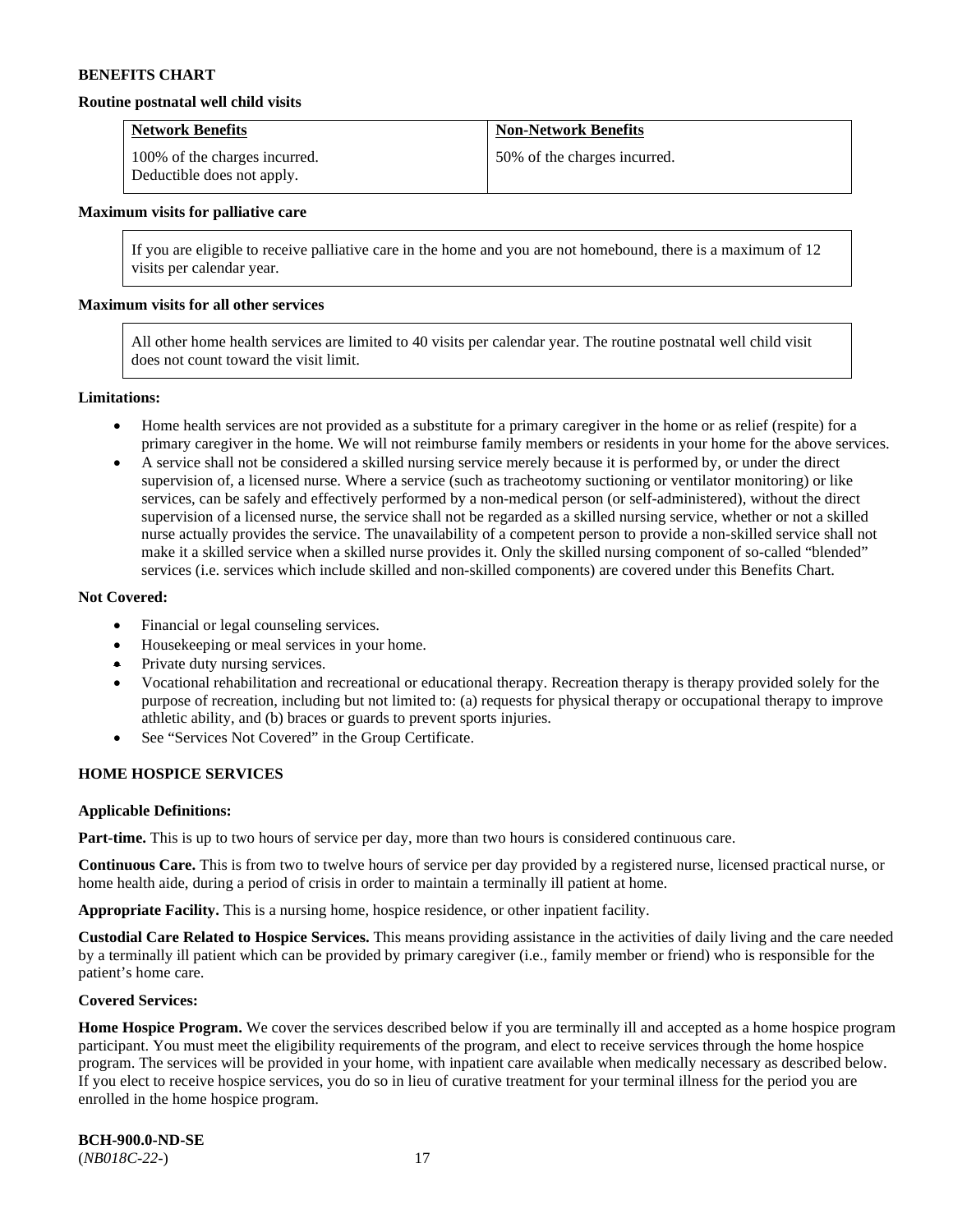**Eligibility:** In order to be eligible to be enrolled in the home hospice program, you must: (1) be a terminally ill patient (prognosis of six months or less); (2) have chosen a palliative treatment focus (i.e., emphasizing comfort and supportive services rather than treatment attempting to cure the disease or condition); and (3) continue to meet the terminally ill prognosis as reviewed by our medical director or his or her designee over the course of care. You may withdraw from the home hospice program at any time.

**Eligible Services:** Hospice services include the following services provided in accordance with an approved hospice treatment plan.

- Home Health Services:
	- o Part-time care provided in your home by an interdisciplinary hospice team (which may include a physician, nurse, social worker, and spiritual counselor) and medically necessary home health services are covered.
	- o One or more periods of continuous care in your home or in a setting which provides day care for pain or symptom management, when medically necessary, will be covered.
- Inpatient Services: We cover medically necessary inpatient services.
- Other Services:
	- Respite care is covered for care in your home or in an appropriate facility, to give your primary caregivers (i.e., family members or friends) rest and/or relief when necessary in order to maintain a terminally ill patient at home.
	- o Medically necessary medications for pain and symptom management.
	- Semi-electric hospital beds and other durable medical equipment are covered.
	- o Emergency and non-emergency care is covered.

| <b>Network Benefits</b>      | <b>Non-Network Benefits</b>  |
|------------------------------|------------------------------|
| 70% of the charges incurred. | 50% of the charges incurred. |

Respite care is limited to five days per episode and respite care and continuous care combined are limited to 30 days.

# **Not Covered:**

- Financial or legal counseling services.
- Housekeeping or meal services in your home.
- Custodial or maintenance care related to hospice services, whether provided in the home or in a nursing home.
- Any service not specifically described as covered services under this home hospice services benefits.
- Any services provided by members of your family or residents in your home.
- See "Services Not Covered" in the Group Certificate.

# **HOSPITAL AND SKILLED NURSING FACILITY SERVICES**

#### **Covered Services:**

We cover services as described below.

#### **Medical or surgical hospital services**

**Inpatient hospital services:** We cover the following medical or surgical services, for the treatment of acute illness or injury, which require the level of care only provided in an acute care facility. These services must be authorized by a physician.

Inpatient hospital services include: room and board; the use of operating or maternity delivery rooms; intensive care facilities; newborn nursery facilities; general nursing care, anesthesia, laboratory and diagnostic imaging services, reconstructive surgery, radiation therapy, physical therapy, prescription drugs or other medications administered during treatment, blood and blood products (unless replaced), and blood derivatives, and other diagnostic or treatment related hospital services; physician and other professional medical and surgical services provided while in the hospital, including gender confirmation surgery that meets medical coverage criteria.

Services for items for personal convenience, such as television rental, are not covered.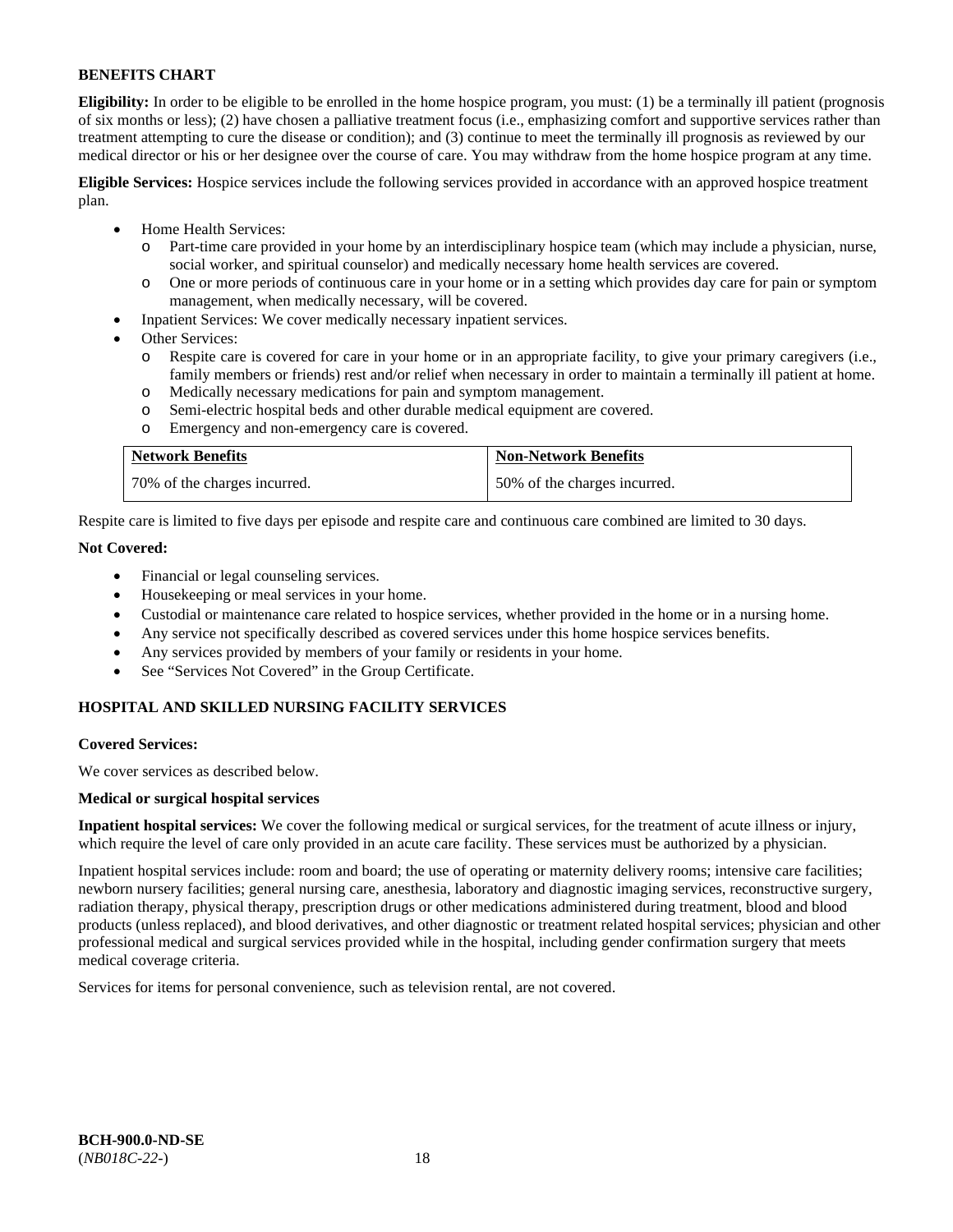Group health plans and health insurance issuers generally may not, under Federal law, restrict benefits for any hospital length of stay in connection with childbirth for the mother of newborn child to less than 48 hours following a vaginal delivery, or less than 96 hours following a caesarean section. However, Federal law generally does not prohibit the mother's or newborn's attending provider, after consulting with the mother, from discharging the mother or her newborn earlier than 48 hours (or 96 hours as applicable). In any case plans and issuers may not, under Federal law, require that a provider obtain authorization from the plan or the insurance issuer for prescribing a length of stay not in excess of 48 hours (or 96 hours).

| <b>Network Benefits</b>      | <b>Non-Network Benefits</b>  |
|------------------------------|------------------------------|
| 70% of the charges incurred. | 50% of the charges incurred. |

Each insured's admission or confinement, including that of a newborn child, is separate and distinct from the admission or confinement of any other insured.

**Outpatient hospital, ambulatory care or surgical facility services:** We cover the following medical and surgical services, for diagnosis or treatment of illness or injury on an outpatient basis. These services must be authorized by a physician.

Outpatient services include: use of operating rooms, maternity delivery rooms or other outpatient departments, rooms or facilities; and the following outpatient services: general nursing care, anesthesia, laboratory and diagnostic imaging services, reconstructive surgery, radiation therapy, physical therapy, drugs administered during treatment, blood and blood products (unless replaced), and blood derivatives, and other diagnostic or treatment related outpatient services; physician and other professional medical and surgical services provided while an outpatient, including gender confirmation surgery that meets medical coverage criteria.

For Network Benefits, non-emergent, scheduled outpatient Magnetic Resonance Imaging (MRI) and Computed Tomography (CT) must be provided at a designated facility. Your physician or facility will obtain or verify prior authorization for these services, as needed.

| <b>Network Benefits</b>      | <b>Non-Network Benefits</b>  |
|------------------------------|------------------------------|
| 70% of the charges incurred. | 50% of the charges incurred. |

To see the benefit level for diagnostic imaging services, laboratory services and physical therapy, see the benefits under Diagnostic Imaging Services, Laboratory Services and Physical Therapy in this Benefits Chart.

**Skilled nursing facility care:** We cover room and board, daily skilled nursing and related ancillary services for post-acute treatment and rehabilitative care of illness or injury, that meets medical coverage criteria.

| <b>Network Benefits</b>                      | <b>Non-Network Benefits</b>                  |
|----------------------------------------------|----------------------------------------------|
| 70% of the charges incurred.                 | 50% of the charges incurred.                 |
| Limited to 30 day maximum per calendar year. | Limited to 30 day maximum per calendar year. |

Each day of services provided under the Network Benefits and Non-Network Benefits, combined, counts toward the maximums shown above.

# **Not Covered:**

- Services for items for personal convenience, such as television rental, are not covered.
- See "Services Not Covered" in the Group Certificate.

#### **INFERTILITY DIAGNOSIS**

#### **Covered Services:**

We cover the diagnosis of infertility. These services include diagnostic procedures and tests provided in connection with an infertility evaluation, office visits and consultations to diagnose infertility.

| <b>Network Benefits</b>      | <b>Non-Network Benefits</b>  |
|------------------------------|------------------------------|
| 70% of the charges incurred. | 50% of the charges incurred. |

Coverage is limited to office visits and consultations to diagnose infertility. Treatment is not covered.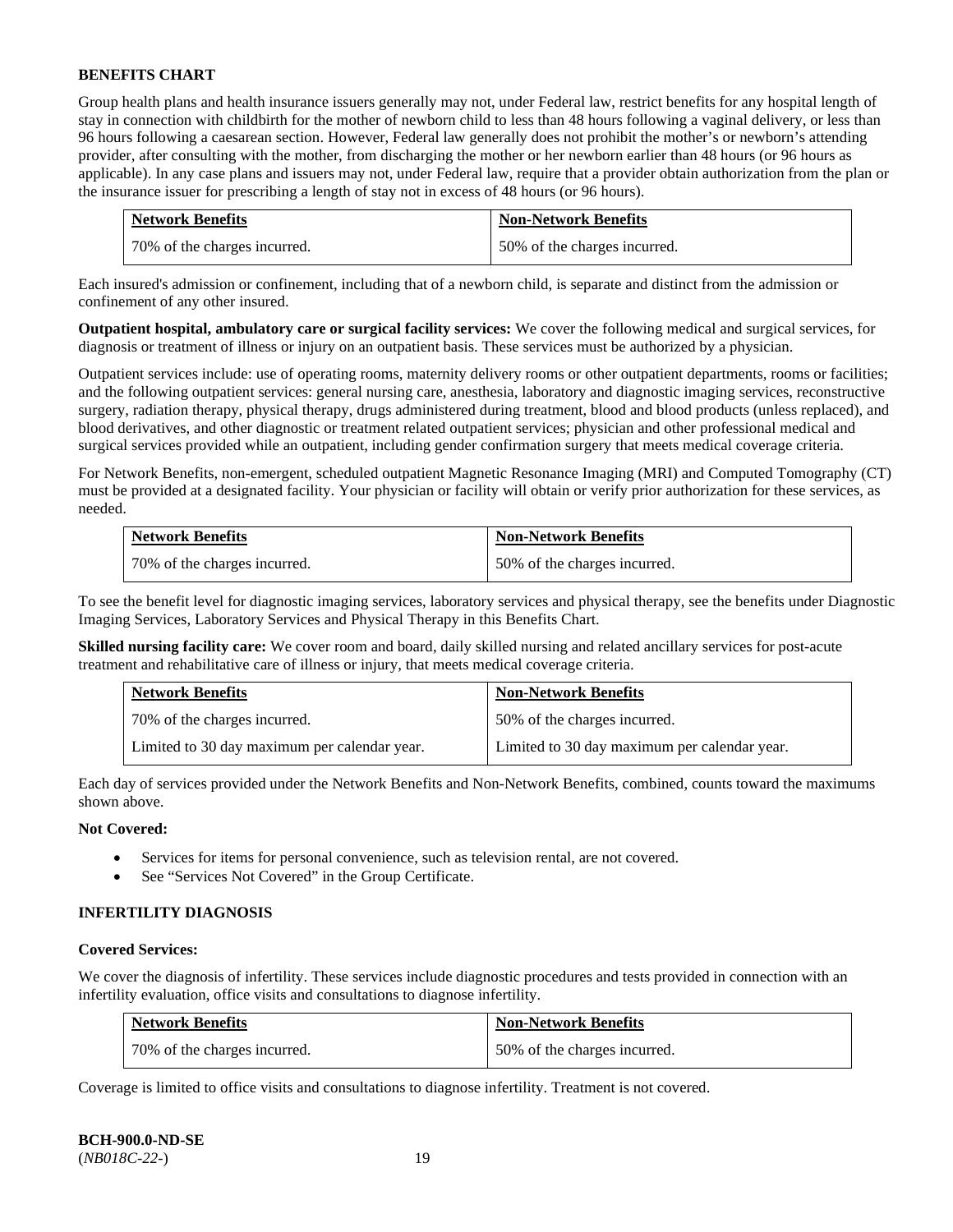# **Not Covered:**

- Infertility/fertility treatment, including but not limited to, office visits, laboratory services, diagnostic imaging services and fertility drugs, reversal of sterilization, and sperm, ova or embryo acquisition, retrieval or storage; however, we do cover office visits and consultations to diagnose infertility.
- Services related to the establishment of surrogate pregnancy and fees for a surrogate. However, pregnancy and maternity services are covered for an insured under this Benefits Chart, including a surrogate pregnancy.
- See "Services Not Covered" in the Group Certificate.

# **LABORATORY SERVICES**

#### **Covered Services:**

We cover laboratory tests when ordered by a provider and provided in a clinic or outpatient hospital facility. To see the benefit level for inpatient hospital or skilled nursing facility services, see benefits under "Inpatient Hospital and Skilled Nursing Facility Services" in this Benefits Chart.

#### **Prostate-specific antigen (PSA) testing**

| <b>Network Benefits</b>      | <b>Non-Network Benefits</b>  |
|------------------------------|------------------------------|
| 70% of the charges incurred. | 50% of the charges incurred. |

#### **All other laboratory services**

#### **Services for illness or injury**

| <b>Network Benefits</b>       | <b>Non-Network Benefits</b>  |
|-------------------------------|------------------------------|
| 170% of the charges incurred. | 50% of the charges incurred. |

#### **Preventive services**

Laboratory services associated with preventive services are covered at the benefit level shown in the "Preventive Services" section of this Benefits Chart.

# **Not Covered:**

See "Services Not Covered" in the Group Certificate.

# **MASTECTOMY RECONSTRUCTION BENEFIT**

#### **Covered Services:**

We cover reconstruction of the breast on which the mastectomy has been performed; surgery and reconstruction of the other breast to produce symmetrical appearance, and prostheses and physical complications of all stages of mastectomy, including lymphedemas.

| <b>Network Benefits</b>                                | <b>Non-Network Benefits</b>                            |
|--------------------------------------------------------|--------------------------------------------------------|
| Coverage level is same as corresponding Network        | Coverage level is same as corresponding Non-           |
| Benefits, depending on type of service provided,       | Network Benefits, depending on type of service         |
| such as Office Visits for Illness or Injury, Inpatient | provided, such as Office Visits for Illness or Injury, |
| or Outpatient Hospital Services.                       | Inpatient or Outpatient Hospital Services.             |

#### **Not Covered:**

• See "Services Not Covered" in the Group Certificate.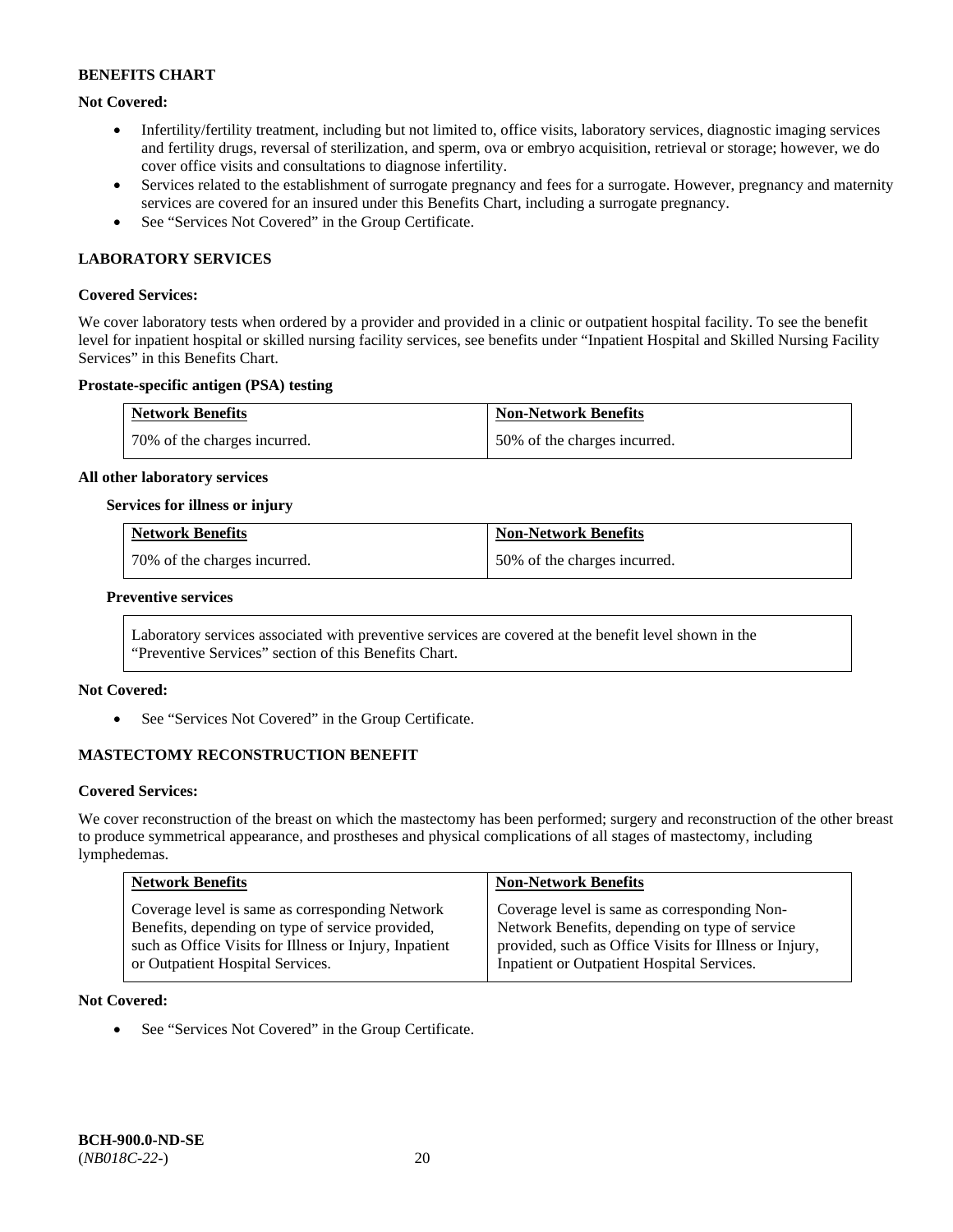# **MEDICATION THERAPY DISEASE MANAGEMENT PROGRAM**

#### **Covered Services:**

If you meet our criteria for coverage, you may qualify for our Medication Therapy Disease Management program.

The program covers consultations with a designated pharmacist.

Covered services are based on established medical policies, which are subject to periodic review and modification by the medical directors. These medical policies (medical coverage criteria) are available online by logging on to your "*my*HealthPartners" account a[t healthpartners.com](http://www.healthpartners.com/) or by calling Member Services.

| <b>Network Benefits</b>                                     | <b>Non-Network Benefits</b> |
|-------------------------------------------------------------|-----------------------------|
| 100% of the charges incurred.<br>Deductible does not apply. | No coverage.                |

#### **Not Covered:**

See "Services Not Covered" in the Group Certificate.

# **OFFICE VISITS FOR ILLNESS OR INJURY**

#### **Covered Services:**

We cover the following when medically necessary: professional medical and surgical services and related supplies, including biofeedback, of physicians and other health care providers; blood and blood products (unless replaced) and blood derivatives.

We cover diagnosis and treatment of illness or injury to the eyes. Where contact or eyeglass lenses are prescribed as medically necessary for the post-operative treatment of cataracts or for the treatment of aphakia, acute or chronic corneal pathology, or keratoconus, we cover the initial evaluation, lenses and fitting. Insureds must pay for lens replacement beyond the initial pair.

Services received via video, e-visit or telephone are covered under the "Telehealth/Telemedicine Services" section.

#### **Office visits**

| <b>Network Benefits</b>      | <b>Non-Network Benefits</b>  |
|------------------------------|------------------------------|
| 70% of the charges incurred. | 50% of the charges incurred. |

#### **Convenience clinics**

| <b>Network Benefits</b>      | <b>Non-Network Benefits</b>  |
|------------------------------|------------------------------|
| 70% of the charges incurred. | 50% of the charges incurred. |

#### **Injections administered in a physician's office, other than immunizations**

#### **Allergy injections**

| <b>Network Benefits</b>      | <b>Non-Network Benefits</b>  |
|------------------------------|------------------------------|
| 70% of the charges incurred. | 50% of the charges incurred. |

#### **All other injections**

| <b>Network Benefits</b>      | <b>Non-Network Benefits</b>  |
|------------------------------|------------------------------|
| 70% of the charges incurred. | 50% of the charges incurred. |

# **Not Covered:**

- Court ordered treatment.
- See "Services Not Covered" in the Group Certificate.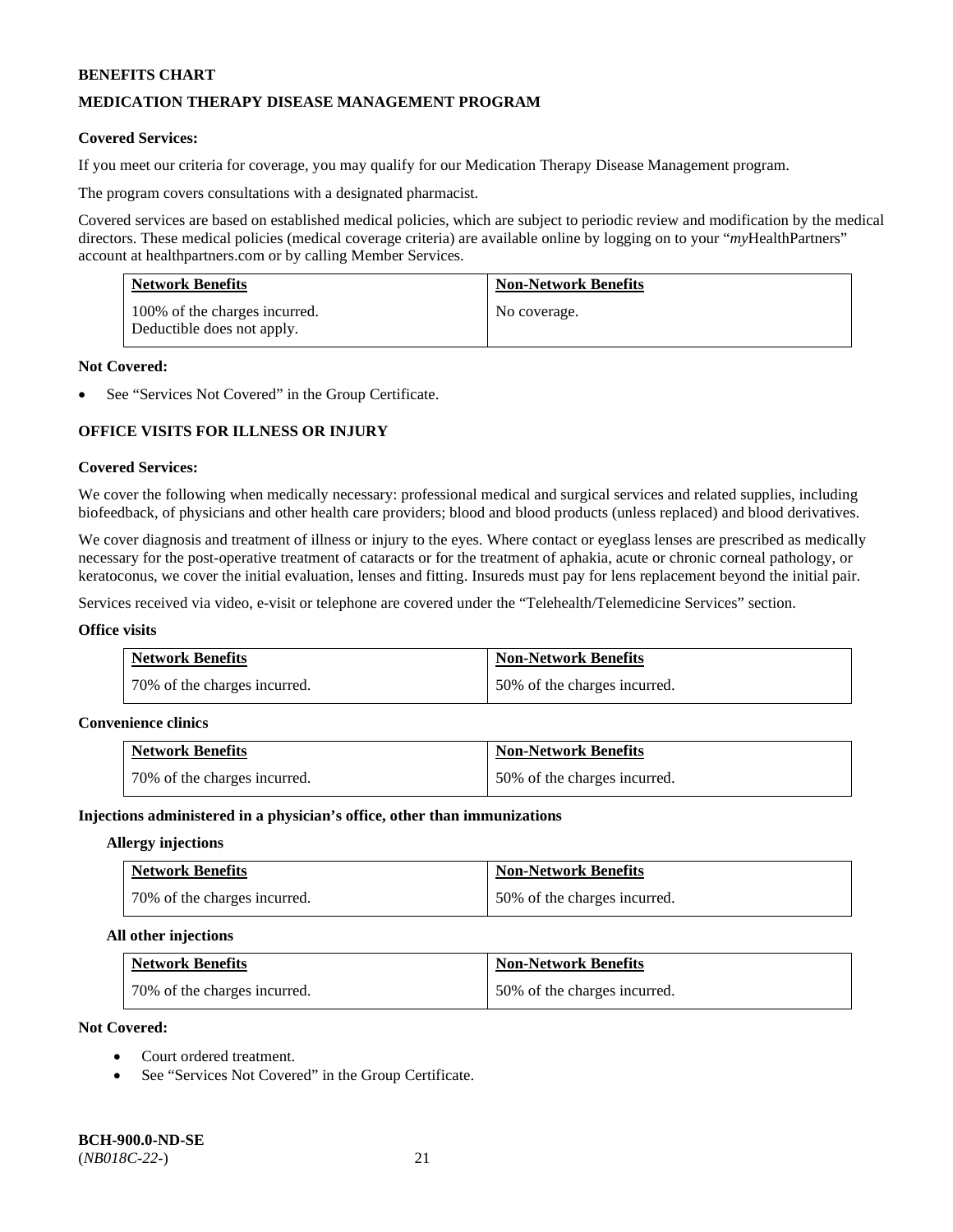# **PEDIATRIC EYEWEAR**

### **Covered Services:**

We cover pediatric eyewear for children.

Routine eye exams are covered under the "Preventive Services" section.

| <b>Network Benefits</b>       | <b>Non-Network Benefits</b> |
|-------------------------------|-----------------------------|
| 100% of the charges incurred. | No coverage.                |

# **Limitations:**

- Coverage under this provision will continue until the end of the month in which the child turns age 19.
- Limited to one of the following per calendar year:
	- o one pair of eyeglasses including one set of prescription lenses, frames from our designated eyewear collection, and anti-scratch coating; or
	- o one pair of non-disposable contact lenses; or
	- o a one-year supply of disposable contact lenses.
- Contact lens fittings are limited to two per calendar year.

#### **Not Covered:**

- Frames that are not included in our designated eyewear collection. However, one pair of lenses will be covered if an insured
- chooses frames outside our designated eyewear collection.
- More than one pair of lenses or frames or non-disposable contacts per calendar year, regardless of the reason. This includes replacement of eyeglasses or contact lenses due to loss, breakage, theft, or change in prescription.
- Safety glasses or goggles for sports or vocational reasons.
- Upgrades including, but not limited to, UV protection and no-line multifocal lenses.
- See "Services Not Covered" in the Group Certificate.

# **PHYSICAL THERAPY, OCCUPATIONAL THERAPY AND SPEECH THERAPY**

# **Covered Services:**

We cover the following physical therapy, occupational therapy and speech therapy services:

- Medically necessary rehabilitative care to correct the effects of illness or injury.
- Habilitative care rendered for congenital, developmental or medical conditions which have significantly limited the successful initiation of normal speech and normal motor development.

Massage therapy which is performed in conjunction with other treatment/modalities by a physical or occupational therapist, is part of a prescribed treatment plan and is not billed separately is covered.

We cover services provided in a clinic. We also cover physical therapy provided in an outpatient hospital facility. To see the benefit level for inpatient hospital or skilled nursing facility services, see benefits under "Inpatient Hospital and Skilled Nursing Facility Services."

# **Rehabilitative care**

| <b>Network Benefits</b>      | <b>Non-Network Benefits</b>  |
|------------------------------|------------------------------|
| 70% of the charges incurred. | 50% of the charges incurred. |

#### **Maximum Visits**

- Physical Therapy is limited to 30 visits per calendar year.
- Occupational Therapy is limited to 30 visits per calendar year.
- Speech Therapy is limited to 30 visits per calendar year.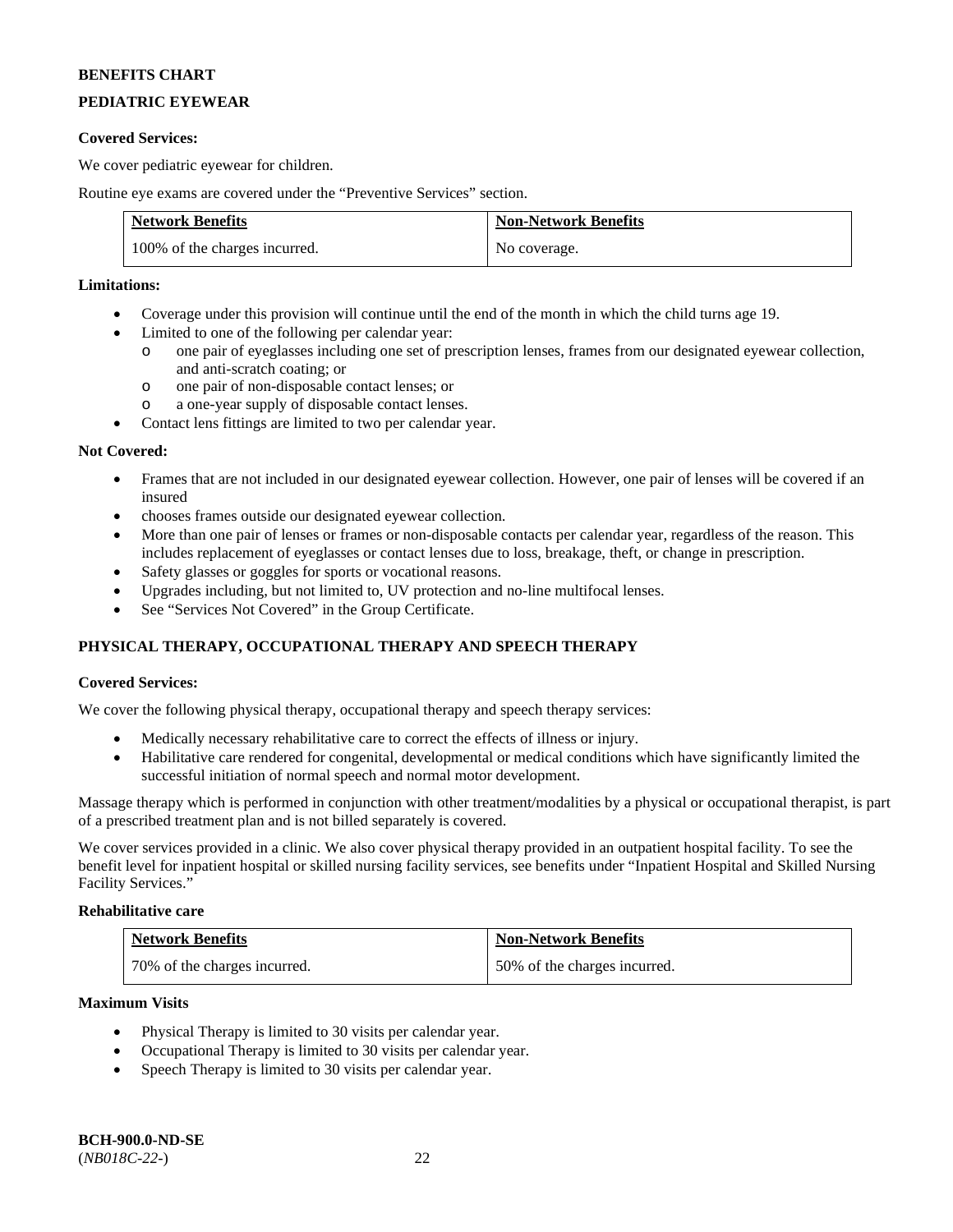### **Habilitative care**

| <b>Network Benefits</b>      | <b>Non-Network Benefits</b>  |
|------------------------------|------------------------------|
| 70% of the charges incurred. | 50% of the charges incurred. |

### **Maximum Visits**

- Physical Therapy is limited to 30 visits per calendar year.
- Occupational Therapy is limited to 30 visits per calendar year.
- Speech Therapy is limited to 30 visits per calendar year.

### **Not Covered:**

- Massage therapy for the purpose of comfort or convenience of the insured.
- See "Services Not Covered" in the Group Certificate.

# **PRE-DIABETES DISEASE MANAGEMENT PROGRAM**

#### **Covered Services:**

If you meet our criteria for coverage, you may qualify for the Pre-diabetes Disease Management Program through Omada Health. The program covers group health coaching which focuses on weight loss, exercise, behavior modification and health education at select locations determined by the plan.

| Network Benefits                                            | <b>Non-Network Benefits</b> |
|-------------------------------------------------------------|-----------------------------|
| 100% of the charges incurred.<br>Deductible does not apply. | Not applicable.             |

# **Not Covered:**

• See "Services Not Covered" in the Group Certificate.

# **PRESCRIPTION DRUG SERVICES**

#### **Covered Services:**

We cover prescription drugs and medications, which can be self-administered or are administered in a physician's office. We cover off-label use of formulary drugs to treat cancer if the drug is recognized for the treatment of cancer in an authoritative compendia used by the Medicare program and when an appropriate level of evidence or medical necessity is met.

# **For Network benefits, drugs and medications must be obtained at a Network Pharmacy.**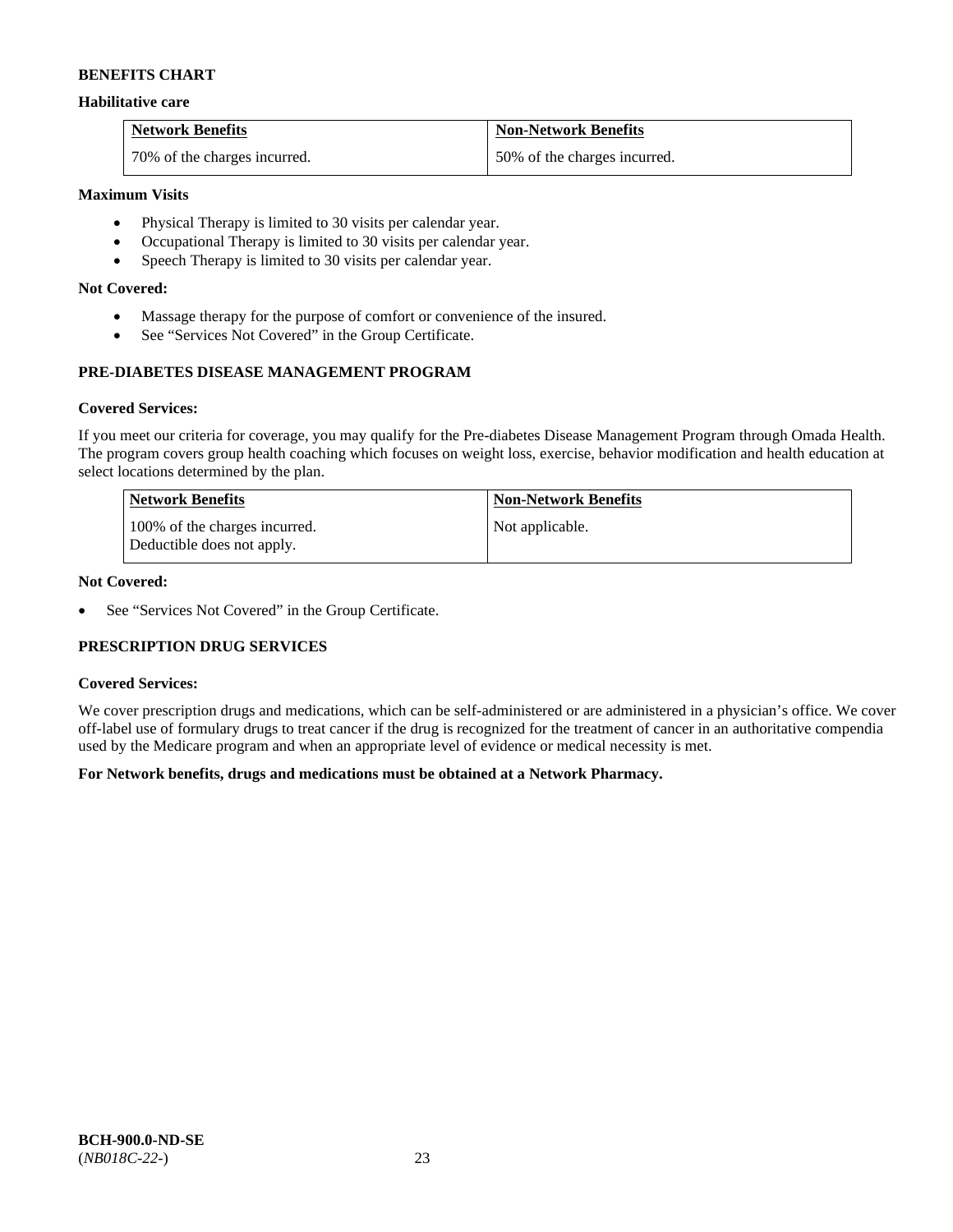**If a copayment is required, you must pay one copayment for each 31-day supply, or portion thereof unless otherwise indicated below.** 

# **Outpatient drugs (except as specified below)**

### **Drugs on the Preventive Drug List**

| <b>Network Benefits</b>                                                                                                                                            | <b>Non-Network Benefits</b>  |
|--------------------------------------------------------------------------------------------------------------------------------------------------------------------|------------------------------|
| Generic formulary drugs from the Preventive Drug<br>List are covered at 100% of the charges incurred.<br>Deductible does not apply.                                | 50% of the charges incurred. |
| Brand name formulary drugs from the Preventive<br>Drug List are covered at 100% of the charges<br>incurred, subject to your copayment of \$60 per<br>prescription. |                              |
| In no event will your cost for a formulary insulin<br>drug exceed \$25.                                                                                            |                              |
| Deductible does not apply.                                                                                                                                         |                              |

#### **All other drugs**

| <b>Network Benefits</b>                                                                         | <b>Non-Network Benefits</b>  |
|-------------------------------------------------------------------------------------------------|------------------------------|
| All other formulary drugs are covered at 70% of the<br>charges incurred.<br>Deductible applies. | 50% of the charges incurred. |
| Non-formulary drugs are covered at 50% of the<br>charges incurred.<br>Deductible applies.       |                              |

#### **Mail order drugs**

| <b>Network Benefits</b>                                                                                                                                                                                                                                  | <b>Non-Network Benefits</b>                                                       |
|----------------------------------------------------------------------------------------------------------------------------------------------------------------------------------------------------------------------------------------------------------|-----------------------------------------------------------------------------------|
| For your convenience, you may also get up to a 93-<br>day supply of outpatient prescription drugs that can<br>be self-administered through the designated mail<br>order service.<br>Specialty Drugs are not available through the mail<br>order service. | Mail order drugs are only available through the<br>designated mail order service. |

# **Specialty drugs that are self-administered**

| <b>Network Benefits</b>      | <b>Non-Network Benefits</b> |
|------------------------------|-----------------------------|
| 70% of the charges incurred. | No coverage.                |

For Network Benefits, Specialty Drugs are limited to drugs on the specialty drug list and must be obtained from a designated vendor.

# **Drugs for the treatment of growth deficiency**

| <b>Network Benefits</b>      | <b>Non-Network Benefits</b>  |
|------------------------------|------------------------------|
| 70% of the charges incurred. | 50% of the charges incurred. |

For Network Benefits, Growth Deficiency Drugs are limited to drugs on the specialty drug list and must be obtained from a designated vendor.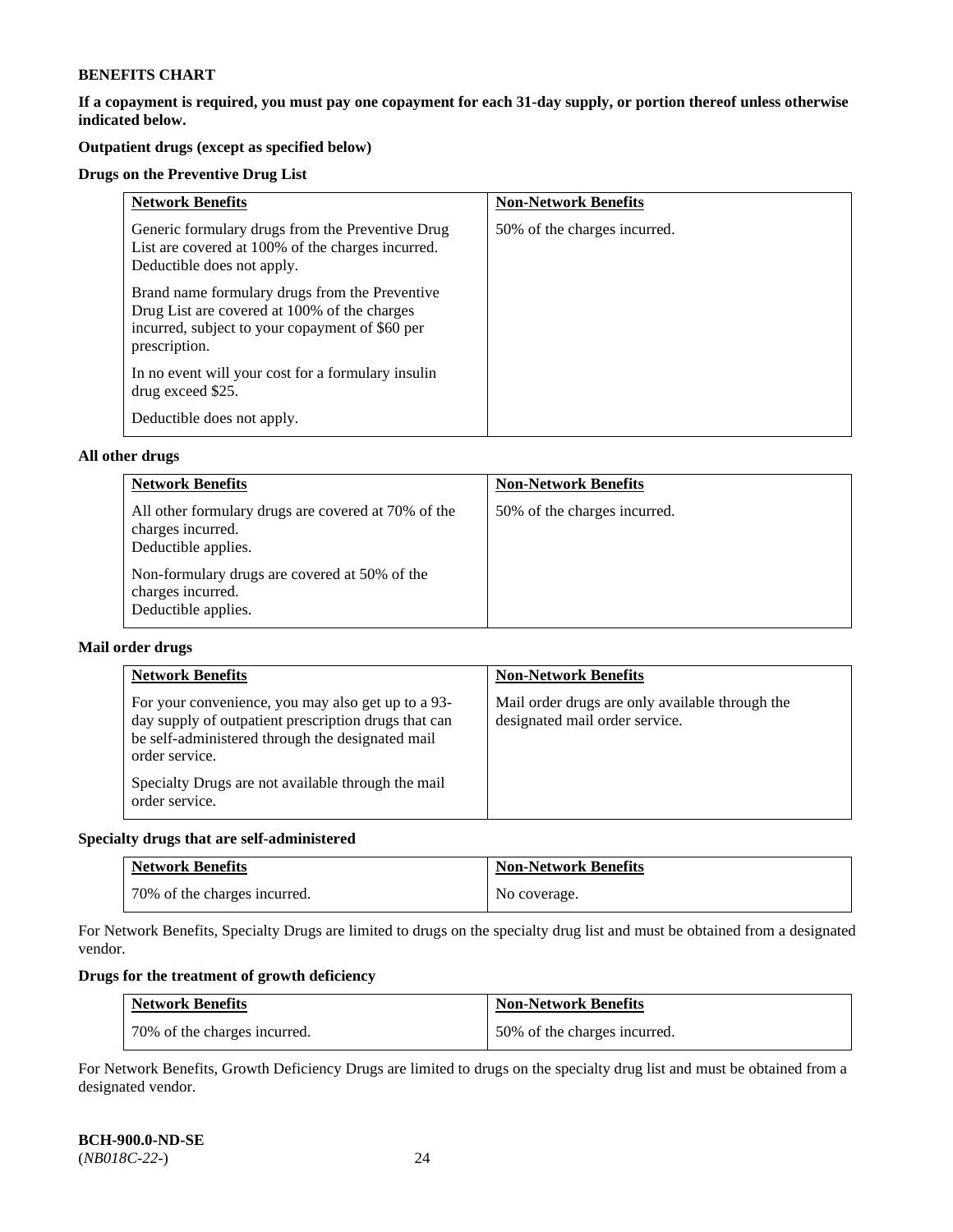**Tobacco cessation drugs are covered for all FDA-approved tobacco cessation drugs (including over-the-counter drugs) for a minimum of 90 days**

| <b>Network Benefits</b>                                     | <b>Non-Network Benefits</b>  |
|-------------------------------------------------------------|------------------------------|
| 100% of the charges incurred.<br>Deductible does not apply. | 50% of the charges incurred. |

#### **Contraceptive drugs**

| <b>Network Benefits</b>                                                                                                                                            | <b>Non-Network Benefits</b>  |
|--------------------------------------------------------------------------------------------------------------------------------------------------------------------|------------------------------|
| 100% of the charges incurred for formulary drugs.<br>Deductible does not apply.                                                                                    | 50% of the charges incurred. |
| If a physician requests that a non-formulary<br>contraceptive drug be dispensed as written, the drug<br>will be covered at 100%, not subject to the<br>deductible. |                              |

**ACA preventive medications.** We cover preventive medications currently recommended by USPSTF with an A or B rating if they are prescribed by your medical provider and they are listed on our Commercial ACA Preventive Drug List. Preventive medications are subject to periodic review and modification. Changes would be effective in accordance with the federal rules and reflected in our current medical coverage criteria for preventive care services.

| <b>Network Benefits</b>                                     | <b>Non-Network Benefits</b>  |
|-------------------------------------------------------------|------------------------------|
| 100% of the charges incurred.<br>Deductible does not apply. | 50% of the charges incurred. |

#### **Limitations:**

- Certain drugs may require prior authorization as indicated on the formulary. HealthPartners may require prior authorization for the drug and also the site where the drug will be provided. Certain drugs are subject to our utilization review process and quantity limits as indicated on our formulary.
- Certain non-formulary drugs require prior authorization. In addition, certain drugs may be subject to any quantity limits applied as part of our trial program. The trial drug program applies to new prescriptions for certain drugs which have high toxicity, low tolerance, high costs and/or high potential for waste. Trial drugs are indicated on the formulary and/or the Specialty Drug List. Your first fill of a trial drug may be limited to less than a month supply. If the drug is well tolerated and effective, you will receive the remainder of your first month supply.
- If an insured requests a brand name drug when there is a generic equivalent, the brand name drug will be covered up to the charge that would apply to the generic drug, minus any required copayment. If a physician requests that a brand name drug be dispensed as written, the drug will be paid at the non-formulary benefit.
- We may require insureds to try over-the-counter (OTC) drug alternatives before approving more costly formulary prescription drugs.
- Unless otherwise specified in the Prescription Drug Services section, you may receive up to a 31-day supply per prescription.
- New prescriptions to treat certain chronic conditions are limited to a 31-day supply.
- No more than a 31-day supply of Specialty Drugs will be covered and dispensed at a time unless it is a manufacturer supplied drug that cannot be split that supplies the insured with more than a 31 day supply.

# **Not Covered:**

- Replacement of prescription drugs, medications, equipment and supplies due to loss, damage or theft.
- Nonprescription (over the counter) drugs or medications, including, but not limited to, vitamins, supplements, homeopathic remedies, and non-FDA approved drugs, unless listed on the formulary and prescribed by a physician or legally authorized health care provider under applicable state and federal law. In addition, if the Insured obtains a prescription, this exclusion does not include aspirin to prevent cardiovascular disease for men and women of certain ages; folic acid supplements for women who may become pregnant; fluoride chemoprevention supplements for children without fluoride in their water source; and iron supplements for children age 6-12 months who are at risk for anemia.
- All drugs used for the treatment of sexual dysfunction.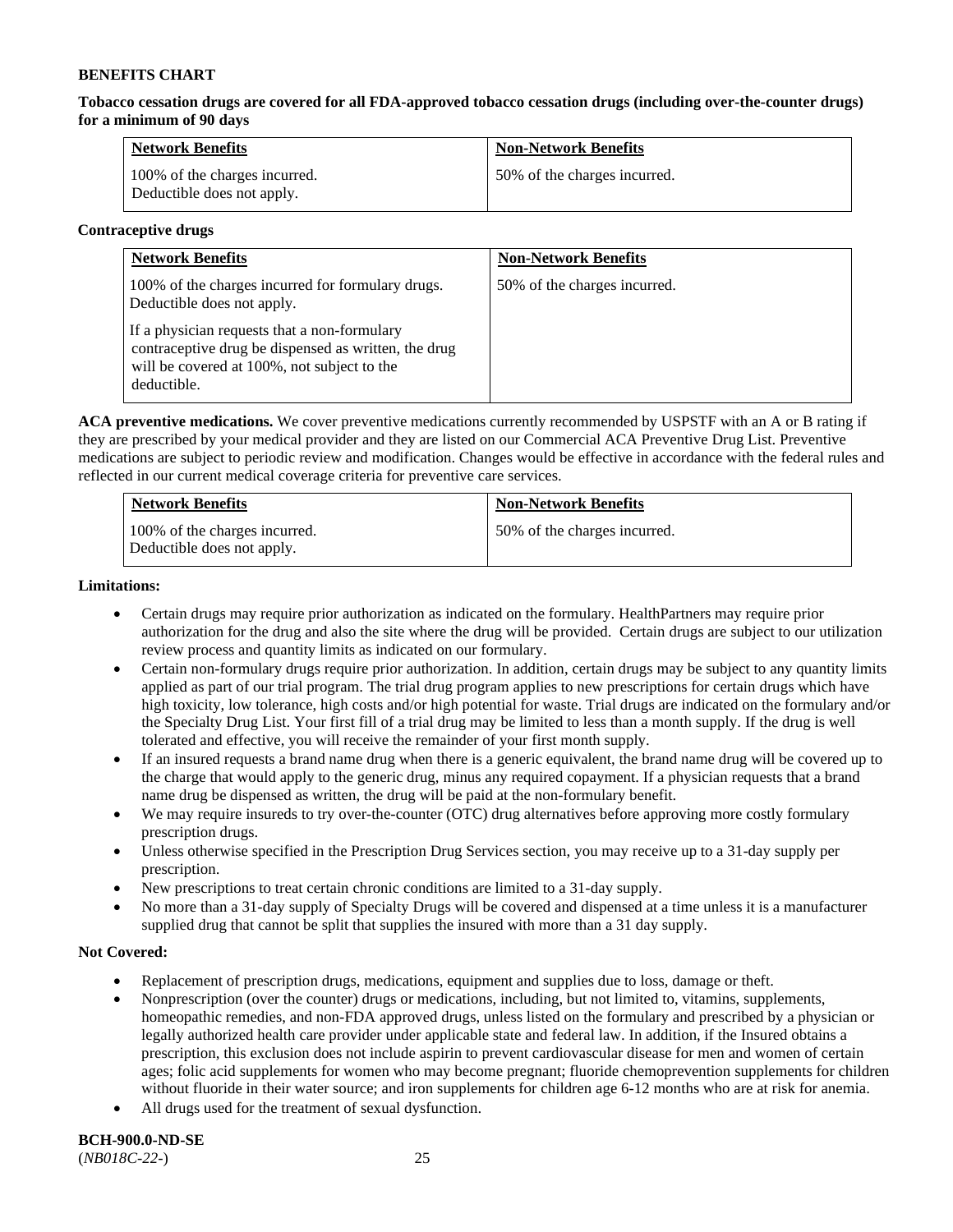- Fertility drugs.
- Medical cannabis.
- Drugs on the Excluded Drug List. The Excluded Drug List includes select drugs within a therapy class that are not eligible for coverage. This includes drugs that may be excluded for certain indications. The Excluded Drug List is available at [healthpartners.com.](http://www.healthpartners.com/)
- Drugs that are newly approved by the FDA until they are reviewed and approved by HealthPartners Pharmacy and Therapeutics Committee.
- Medical devices approved by the FDA will not be covered under the Prescription Drug Services section unless they are on our formulary. Covered medical devices are generally submitted and reimbursed under your medical benefits.
- See "Services Not Covered" in the Group Certificate.

# **PREVENTIVE SERVICES**

# **Applicable Definitions:**

**Routine Preventive Services** are routine healthcare services that include screenings, check-ups and counseling to prevent illness, disease or other health problems before symptoms occur.

**Diagnostic Services** are services to help a provider understand your symptoms, diagnose illness and decide what treatment may be needed. They may be the same services that are listed as preventive services, but they are being used as diagnostic services. Your provider will determine if these services are preventive or diagnostic. These services are not preventive if received as part of a visit to diagnose, manage or maintain an acute or chronic medical condition, illness or injury. When that occurs, unless indicated below, standard deductibles, copayments or coinsurance apply.

# **Covered Services:**

We cover preventive services that meet any of the requirements under the Affordable Care Act (ACA) shown in the bulleted items below. These preventive services are covered at 100% under the network benefits with no deductible, copayments or coinsurance. If a preventive service is not required by the ACA and it is covered at a lower benefit level or if a group qualifies for an exemption or accommodation for certain benefits under the ACA, it will be specified below. Preventive benefits mandated under the ACA are subject to periodic review and modification. Changes would be effective in accordance with the federal rules. Preventive services mandated by the ACA include:

- Evidence-based items or services that have in effect a rating of A or B in the current recommendations of the United States Preventive Services Task Force with respect to the individual;
- Immunizations for routine use in children, adolescents and adults that have in effect a recommendation from the Advisory Committee on Immunization Practices of the Centers for Disease Control and Prevention with respect to the individual;
- With respect to infants, children and adolescents, evidence-informed preventive care and screenings provided for in comprehensive guidelines supported by the Health Resources and Services Administration; and
- With respect to women, preventive care and screenings provided for in comprehensive guidelines supported by the Health Resources and Services Administration.

Covered services are based on established medical policies, which are subject to periodic review and modification by the medical or dental directors. These medical policies (medical coverage criteria) are available by calling Member Services, or logging on to your "*my*HealthPartners" account at [healthpartners.com.](http://www.healthpartners.com/) 

ACA and state mandated preventive services are covered as follows:

**Routine health exams and periodic health assessments.** A physician or health care provider will counsel you as to how often health assessments are needed based on age, sex and health status. This includes screening and counseling for tobacco use and all FDA approved tobacco cessation medications including over-the-counter drugs (as shown in the Prescription Drug Services section).

| <b>Network Benefits</b>                                     | <b>Non-Network Benefits</b>  |
|-------------------------------------------------------------|------------------------------|
| 100% of the charges incurred.<br>Deductible does not apply. | 50% of the charges incurred. |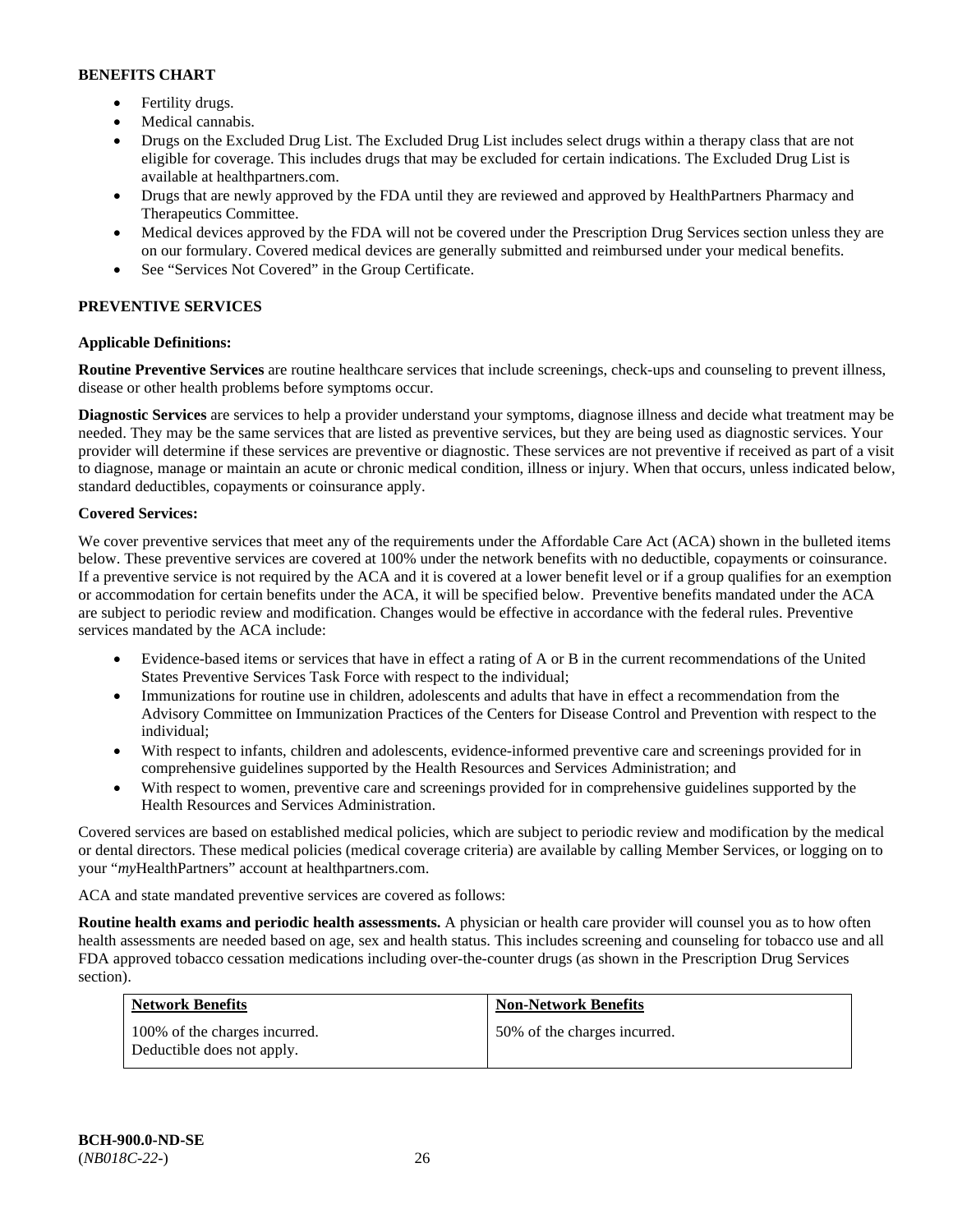**Child health supervision services.** This includes pediatric preventive services such as newborn screenings, appropriate immunizations, developmental assessments and laboratory services appropriate to the age of the child from birth to 72 months and appropriate immunizations to age 18.

| <b>Network Benefits</b>                                     | <b>Non-Network Benefits</b>  |
|-------------------------------------------------------------|------------------------------|
| 100% of the charges incurred.<br>Deductible does not apply. | 50% of the charges incurred. |

#### **Routine prenatal care and exams**.

| <b>Network Benefits</b>                                     | <b>Non-Network Benefits</b>  |
|-------------------------------------------------------------|------------------------------|
| 100% of the charges incurred.<br>Deductible does not apply. | 50% of the charges incurred. |

**Routine postnatal care.** This includes health exams, assessments, education and counseling relating to the period immediately after childbirth.

| <b>Network Benefits</b>                                     | <b>Non-Network Benefits</b>  |
|-------------------------------------------------------------|------------------------------|
| 100% of the charges incurred.<br>Deductible does not apply. | 50% of the charges incurred. |

**Routine screening procedures for cancer.** This includes colorectal screening, digital rectal examinations, or other cancer screenings recommended by the USPSTF with an A or B rating. Women's preventive health services below describe additional routine screening procedures for cancer.

| <b>Network Benefits</b>                                     | <b>Non-Network Benefits</b>  |
|-------------------------------------------------------------|------------------------------|
| 100% of the charges incurred.<br>Deductible does not apply. | 50% of the charges incurred. |

**Professional voluntary family planning services.** This includes services to prevent or delay a pregnancy, including counseling and education. Services must be provided by a licensed provider.

| <b>Network Benefits</b>                                     | <b>Non-Network Benefits</b>  |
|-------------------------------------------------------------|------------------------------|
| 100% of the charges incurred.<br>Deductible does not apply. | 50% of the charges incurred. |

# **Adult immunizations**

| <b>Network Benefits</b>                                     | <b>Non-Network Benefits</b>  |
|-------------------------------------------------------------|------------------------------|
| 100% of the charges incurred.<br>Deductible does not apply. | 50% of the charges incurred. |

**Women's preventive health services.** This includes mammograms, screenings for cervical cancer (pap smears), breast pumps, human papillomavirus (HPV) testing, counseling for sexually transmitted infections, counseling and screening for human immunodeficiency virus (HIV), and all FDA approved contraceptive methods as prescribed by a doctor, sterilization procedures, education and counseling (see the "Prescription Drug Services" section for coverage of oral contraceptive drugs). For women whose family history is associated with an increased risk for BRCA1 or BRCA2 gene mutations, we cover genetic counseling and BRCA screening without cost sharing, if appropriate and as determined by a physician.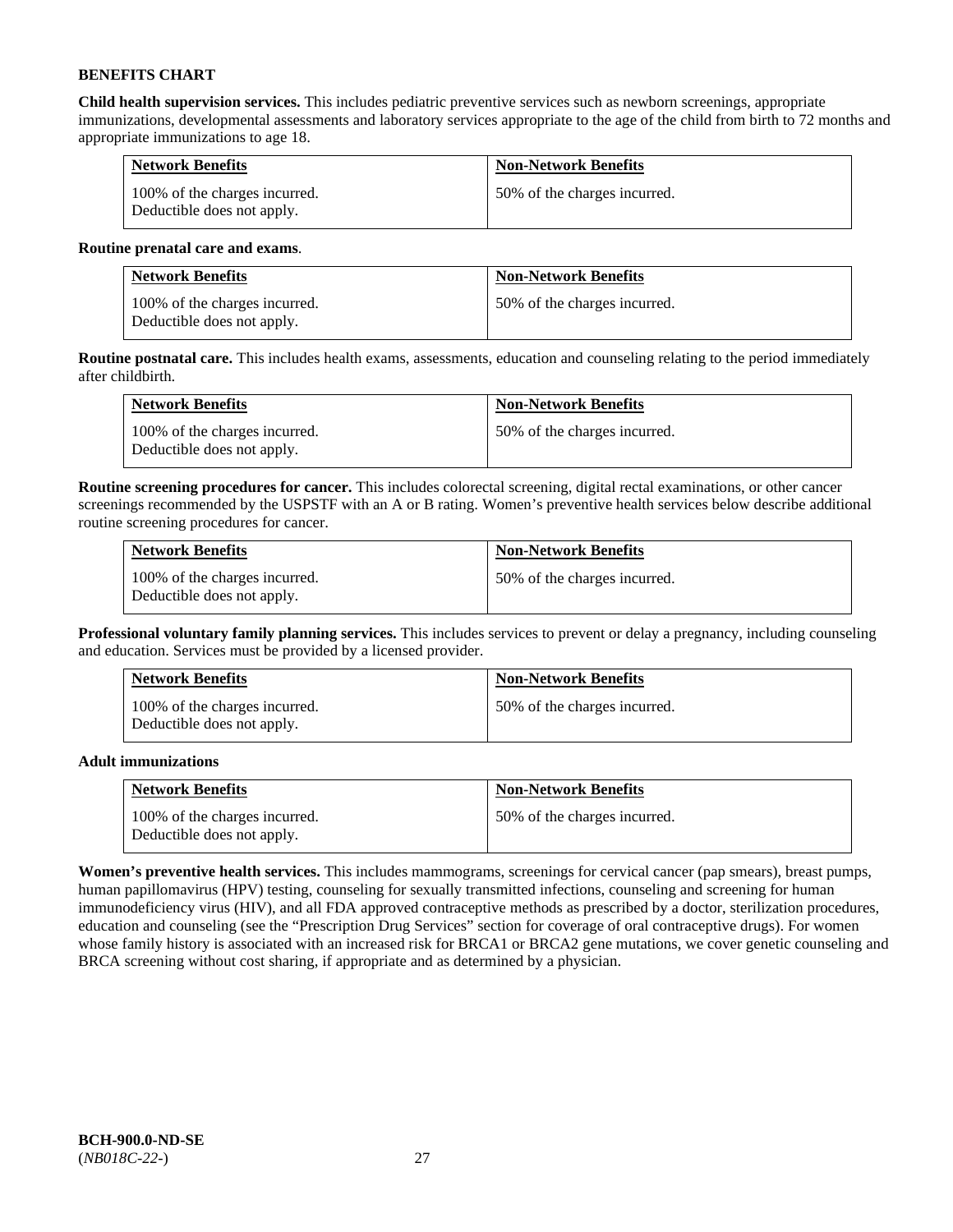With respect to mammograms, we cover no less than the following:

- One baseline mammogram examination for each woman who is at least thirty-five but less than forty years of age.
- One mammogram examination every year, or more frequently if ordered by a physician, for each woman who is at least forty years of age.

| <b>Network Benefits</b>                                     | <b>Non-Network Benefits</b>  |
|-------------------------------------------------------------|------------------------------|
| 100% of the charges incurred.<br>Deductible does not apply. | 50% of the charges incurred. |

**Obesity screening and management.** We cover obesity screening and counseling for all ages during a routine preventive care exam. If you are age 18 or older and have a body mass index of 30 or more, we also cover intensive obesity management to help you lose weight. Your primary care doctor can coordinate these services.

| <b>Network Benefits</b>                                     | <b>Non-Network Benefits</b>  |
|-------------------------------------------------------------|------------------------------|
| 100% of the charges incurred.<br>Deductible does not apply. | 50% of the charges incurred. |

# **In addition to any ACA or state mandated preventive services referenced above, we cover the following eligible services:**

# **Routine eye and hearing exams**

| <b>Network Benefits</b>                                     | <b>Non-Network Benefits</b>  |
|-------------------------------------------------------------|------------------------------|
| 100% of the charges incurred.<br>Deductible does not apply. | 50% of the charges incurred. |

**Ovarian cancer surveillance tests for women who are at risk.** "At risk for ovarian cancer" means (1) having a family history that includes any of the following: one or more first-degree or second-degree relatives with ovarian cancer, clusters of female relatives with breast cancer or nonpolyposis colorectal cancer; or (2) testing positive for BRCA1 or BRCA2 mutations. "Surveillance tests for ovarian cancer" means annual screening using: CA-125 serum tumor marker testing, transvaginal ultrasound, pelvic examination or other proven ovarian cancer screening tests currently being evaluated by the federal Food and Drug Administration or by the National Cancer Institute.

| <b>Network Benefits</b>                         | <b>Non-Network Benefits</b>                      |
|-------------------------------------------------|--------------------------------------------------|
| Coverage level is same as corresponding Network | Coverage level is same as corresponding Non-     |
| Benefit, depending on type of service provided, | Network Benefit, depending on type of service    |
| such as Diagnostic Imaging Services, Laboratory | provided, such as Diagnostic Imaging Services,   |
| Services Office Visits for Illness or Injury or | Laboratory Services Office Visits for Illness or |
| Preventive Services.                            | Injury or Preventive Services.                   |

**Peak flow meters for insureds diagnosed with asthma.** Must be prescribed by a licensed provider.

| <b>Network Benefits</b>                                     | <b>Non-Network Benefits</b>  |
|-------------------------------------------------------------|------------------------------|
| 100% of the charges incurred.<br>Deductible does not apply. | 50% of the charges incurred. |

**Glucose meters prescribed by a licensed provider** (other than continuous glucose monitoring systems which are covered under the section "Diabetic Equipment and Supplies")

| <b>Network Benefits</b>                                                                       | <b>Non-Network Benefits</b>  |
|-----------------------------------------------------------------------------------------------|------------------------------|
| 100% of the charges incurred.<br>Deductible does not apply.                                   | 50% of the charges incurred. |
| Glucose meters are limited to meters on the formulary<br>and must be obtained from a pharmacy |                              |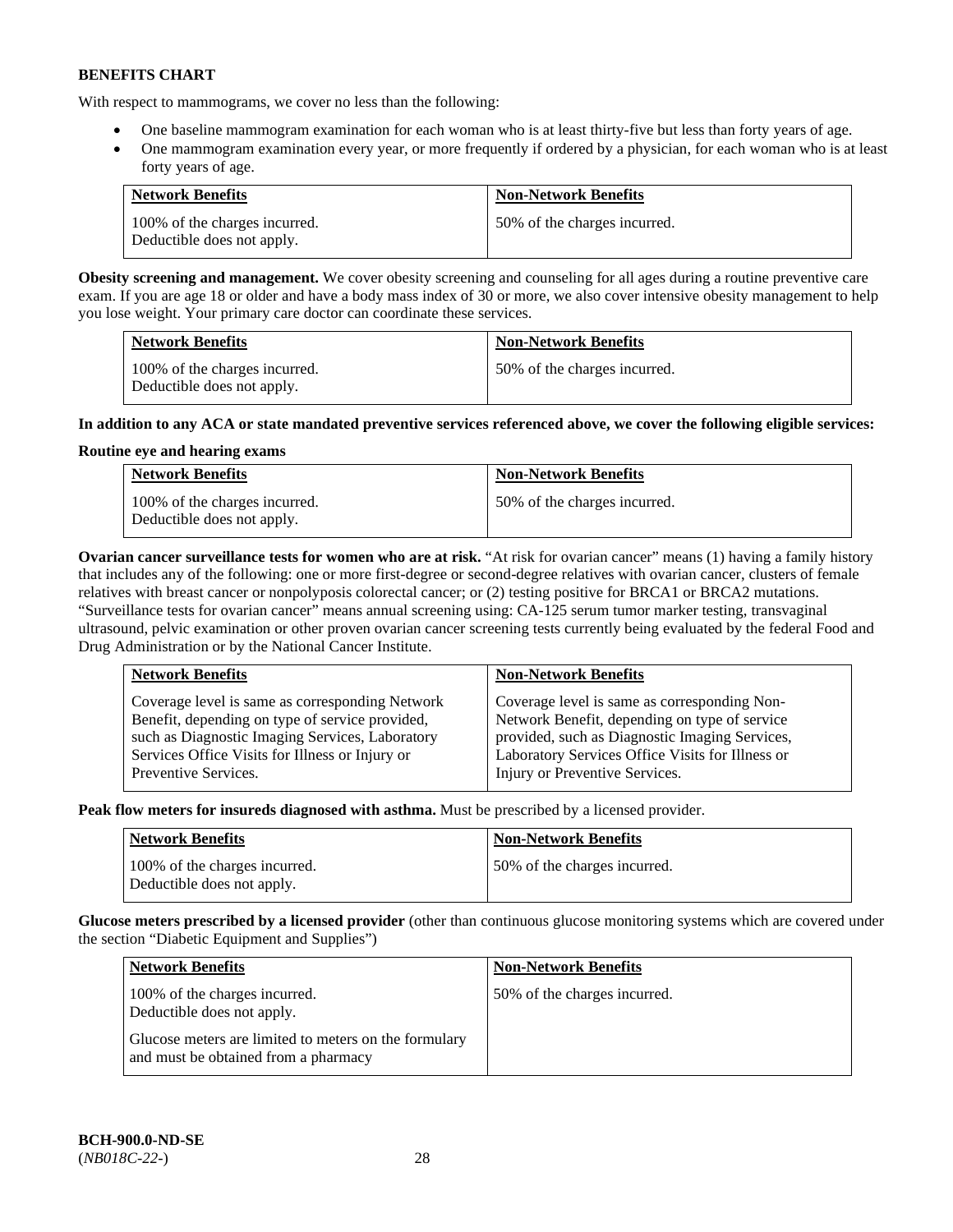#### **Retinopathy screening for insureds diagnosed with diabetes**

| <b>Network Benefits</b>                                     | <b>Non-Network Benefits</b>  |
|-------------------------------------------------------------|------------------------------|
| 100% of the charges incurred.<br>Deductible does not apply. | 50% of the charges incurred. |

#### **Hemoglobin A1C testing for insureds diagnosed with diabetes**

| <b>Network Benefits</b>                                     | <b>Non-Network Benefits</b>  |
|-------------------------------------------------------------|------------------------------|
| 100% of the charges incurred.<br>Deductible does not apply. | 50% of the charges incurred. |

#### **International normalized ratio (INR) testing for insureds diagnosed with liver disease and/or bleeding disorders**

| Network Benefits                                            | <b>Non-Network Benefits</b>  |
|-------------------------------------------------------------|------------------------------|
| 100% of the charges incurred.<br>Deductible does not apply. | 50% of the charges incurred. |

#### **Low-density lipoprotein (LDL) testing for insureds diagnosed with heart disease**

| <b>Network Benefits</b>                                     | <b>Non-Network Benefits</b>  |
|-------------------------------------------------------------|------------------------------|
| 100% of the charges incurred.<br>Deductible does not apply. | 50% of the charges incurred. |

# **Limitations:**

• Services are not preventive if received as part of a visit to diagnose, manage or maintain an acute or chronic medical condition, illness or injury. When that occurs, unless otherwise indicated above, standard deductibles, copayments or coinsurance apply.

#### **Not Covered:**

• See "Services Not Covered" in the Group Certificate.

# **TELEHEALTH/TELEMEDICINE SERVICES**

#### **Definitions:**

**Telehealth, Telemedicine, or Virtual Care.** This is a means of communication between a health care professional and a patient. This includes the use of secure electronic information, imaging, and communication technologies, including:

- interactive audio or audio-video
- interactive audio with store-and-forward technology
- chat-based and email-based systems
- physician-to-physician consultation
- patient education
- data transmission
- data interpretation
- digital diagnostics (algorithm-enabled diagnostic support)
- digital therapeutics (the use of personal health devices and sensors, either alone or in combination with conventional drug
- therapies, for disease prevention and management)

#### Services can be delivered:

Synchronously: the patient and health care professional are engaging with one another at the same time; or Asynchronously: the patient and health care professional engage with each other at different points in time.

**Telephone Visits.** Live, synchronous, interactive encounters over the telephone between a patient and a healthcare provider.

**BCH-900.0-ND-SE** (*NB018C-22-*) 29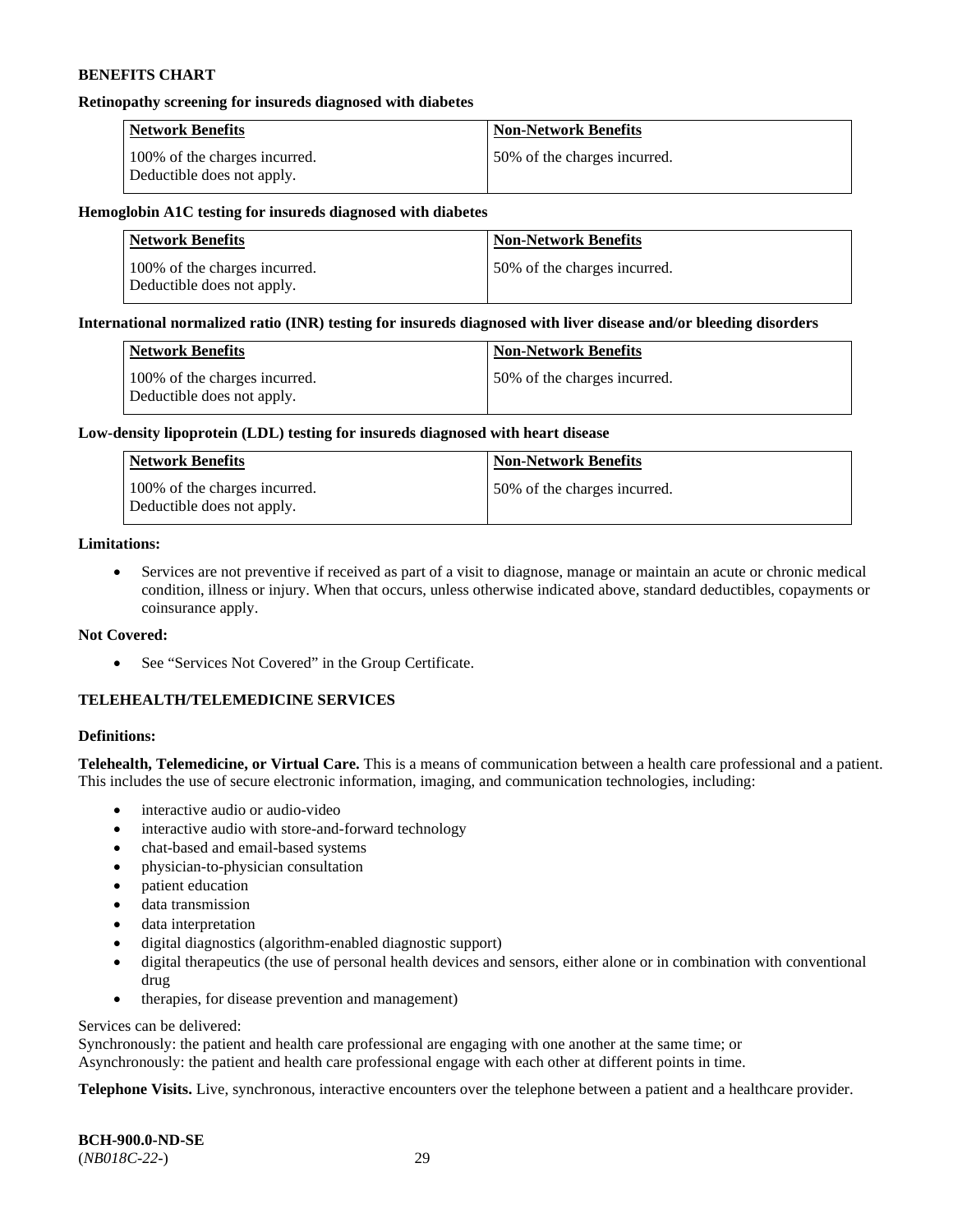**E-visit or chat-based visits.** Asynchronous online or mobile app encounters to discuss a patient's personal health information, vital signs, and other physiologic data or diagnostic images. The healthcare provider reviews and delivers a consultation, diagnosis, prescription or treatment plan after reviewing the patient's visit information.

**Virtuwell<sup>®</sup>**. This is an online service for you to receive a diagnosis and treatment for certain conditions, such as a cold, flu, ear pain and sinus infections. You may access the Virtuwell website at [virtuwell.com.](https://www.virtuwell.com/)

**Video Visits.** Live, synchronous, interactive encounters using secure web-based video between a patient and a healthcare provider.

#### **Covered Services:**

The Plan covers the following methods of receiving care for services that would be eligible under the Plan if the service were provided in person.

#### **Scheduled telephone visits**

| <b>Network Benefits</b>      | <b>Non-Network Benefits</b>  |
|------------------------------|------------------------------|
| 70% of the charges incurred. | 50% of the charges incurred. |

#### **E-visits**

#### **Access to online care through Virtuwell at [virtuwell.com](https://www.virtuwell.com/)**

| <b>Network Benefits</b>       | <b>Non-Network Benefits</b> |
|-------------------------------|-----------------------------|
| 100% of the charges incurred. | Not applicable.             |

#### **All other E-visits**

| <b>Network Benefits</b>      | <b>Non-Network Benefits</b>  |
|------------------------------|------------------------------|
| 70% of the charges incurred. | 50% of the charges incurred. |

#### **Video visits**

| <b>Network Benefits</b>                                | <b>Non-Network Benefits</b>                            |
|--------------------------------------------------------|--------------------------------------------------------|
| Coverage level is same as corresponding Network        | Coverage level is same as corresponding Non-           |
| Benefits, depending on type of service provided        | Network Benefits, depending on type of service         |
| such as Office Visits for Illness or Injury, Inpatient | provided, such as Office Visits for Illness or Injury, |
| or Outpatient Hospital Services.                       | Inpatient or Outpatient Hospital Services.             |

#### **Not Covered:**

• See "Services Not Covered" in the Group Certificate.

#### **TRANSPLANT SERVICES**

#### **Applicable Definitions:**

**Autologous.** This is when the source of cells is from the individual's own marrow or stem cells.

**Allogeneic.** This is when the source of cells is from a related or unrelated donor's marrow or stem cells.

**Autologous Bone Marrow Transplant.** This is when the bone marrow is harvested from the individual and stored. The patient undergoes treatment which includes tumor ablation with high-dose chemotherapy and/or radiation. The bone marrow is reinfused (transplanted).

**Allogeneic Bone Marrow Transplant.** This is when the bone marrow is harvested from the related or unrelated donor and stored. The patient undergoes treatment which includes tumor ablation with high-dose chemotherapy and/or radiation. The bone marrow is reinfused (transplanted).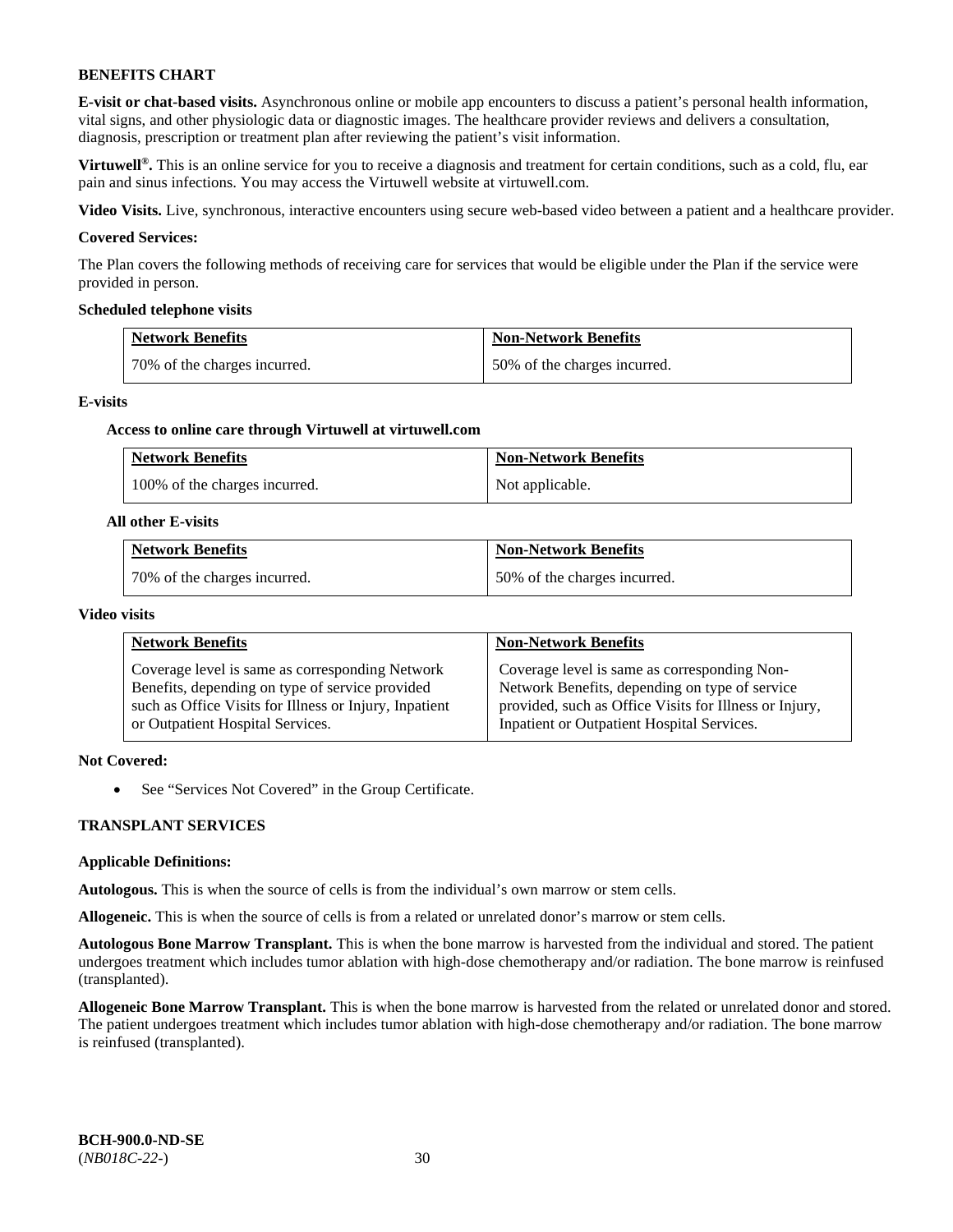**Autologous/Allogeneic Stem Cell Support.** This is a treatment process that includes stem cell harvest from either bone marrow or peripheral blood, tumor ablation with high-dose chemotherapy and/or radiation, stem cell reinfusion, and related care. Autologous/allogeneic bone marrow transplantation and high dose chemotherapy with peripheral stem cell rescue/support are considered to be autologous/allogeneic stem cell support.

**Designated Transplant Center.** This is any health care provider, group or association of health care providers designated by us to provide services, supplies or drugs for specified transplants for our insureds.

**Transplant Services.** This is transplantation (including retransplants) of the human organs or tissue listed below, including all related post-surgical treatment, follow-up care and drugs and multiple transplants for a related cause. Transplant services do not include other organ or tissue transplants or surgical implantation of mechanical devices functioning as a human organ, except surgical implantation of an FDA approved Ventricular Assist Device (VAD) or total artificial heart, functioning as a temporary bridge to heart transplantation.

# **Prior authorization is required prior to consultation to support coordination of care and benefits.**

# **Covered Services:**

We cover eligible transplant services (as defined above) while you are covered under this Certificate. Transplants that will be considered for coverage are limited to the following:

- Kidney transplants for end-stage disease.
- Cornea transplants for end-stage disease.
- Heart transplants for end-stage disease.
- Lung transplants or heart/lung transplants for: (1) primary pulmonary hypertension; (2) Eisenmenger's syndrome; (3) end-stage pulmonary fibrosis; (4) alpha 1 antitrypsin disease; (5) cystic fibrosis; and (6) emphysema.
- Liver transplants for: (1) biliary atresia in children; (2) primary biliary cirrhosis; (3) post-acute viral infection (including hepatitis A, hepatitis B antigen e negative and hepatitis C) causing acute atrophy or post-necrotic cirrhosis; (4) primary sclerosing cholangitis; (5) alcoholic cirrhosis; and (6) hepatocellular carcinoma.
- Allogeneic bone marrow transplants or peripheral stem cell support associated with high dose chemotherapy for: (1) acute myelogenous leukemia; (2) acute lymphocytic leukemia; (3) chronic myelogenous leukemia; (4) severe combined immunodeficiency disease; (5) Wiskott-Aldrich syndrome; (6) aplastic anemia; (7) sickle cell anemia; (8) non-relapsed or relapsed non-Hodgkin's lymphoma; (9) multiple myeloma; and (10) testicular cancer.
- Autologous bone marrow transplants or peripheral stem cell support associated with high-dose chemotherapy for: (1) acute leukemias; (2) non-Hodgkin's lymphoma; (3) Hodgkin's disease; (4) Burkitt's lymphoma; (5) neuroblastoma; (6) multiple myeloma; (7) chronic myelogenous leukemia; and (8) non-relapsed non-Hodgkin's lymphoma.
- Pancreas transplants for simultaneous pancreas-kidney transplants for diabetes, pancreas after kidney, living related segmental simultaneous pancreas kidney transplantation and pancreas transplant alone.

To receive Network Benefits, charges for transplant services must be incurred at a Designated Transplant Center.

The transplant-related treatment provided, including expenses incurred for directly related donor services, shall be subject to and in accordance with the provisions, limitations, maximum and other terms of this Benefits Chart.

Medical and hospital expenses of the donor are covered only when the recipient is an insured and the transplant and directly related donor expenses have been prior authorized for coverage. Treatment of medical complications that may occur to the donor are not covered. Donors are not considered insureds, and are therefore not eligible for the rights afforded to insureds under the Group Certificate.

The list of eligible transplant services and coverage determinations are based on established medical policies, which are subject to periodic review and modifications by the medical director.

| <b>Network Benefits</b>                          | <b>Non-Network Benefits</b>                             |
|--------------------------------------------------|---------------------------------------------------------|
| See Network Inpatient Hospital Services benefit. | See Non-Network Inpatient Hospital Services<br>benefit. |